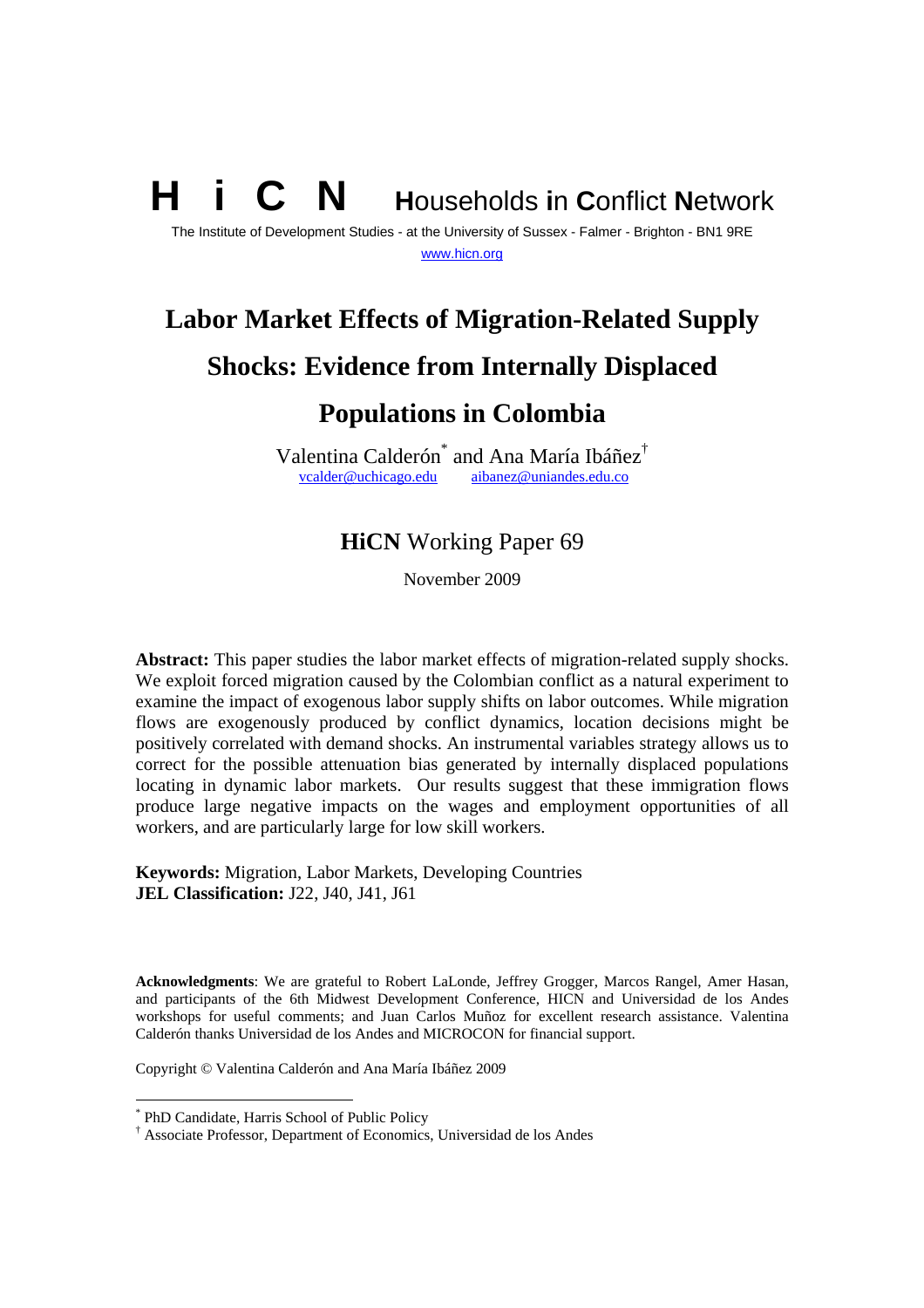#### **I. Introduction**

The perception that large inflows of unskilled migrants can deteriorate the labor conditions of a low-skilled native workforce in the host country has inspired a debate on the impact of migration. The evidence in the literature is mixed. Numerous studies have found that migration negatively affects wages and employment outcomes of natives, especially those least skilled, yet the magnitude of the effect is small (Altonji and Card, 1989; Card, 1989; LaLonde and Topel, 1991; Schoeni, 1997; Borjas and Katz, 2005; Carrasco et al, 2008; Kugler and Yuksel, 2008; Borjas, Freeman and Katz, 1997; Borjas, Grogger and Hanson 2006 and 2008). Some authors attribute the small effects to market adjustments, such as the outmigration of natives and the positive output of demand shocks, which conceal the large impact (Altonji and Card, 1989; Borjas, 1994).

Establishing causality between adjustments in labor markets and immigration flows is however difficult. Presumably, migrants locate in dynamic markets with a growing labor demand, biasing the estimate of the impact on the labor markets. In order to solve the endogeneity issue, inflows of migrants have been instrumented with earlier migration flows from the same country (Altonji and Card, 1989; LaLonde and Topel, 1991; Card, 1989, Schoeni, 1997), or natural experiments are exploited whereby exogenous migrant flows are used to estimate the impact on labor markets (Card, 1989; Hunt, 1992; Carrington and deLima, 1996; Friedberg, 2001; Angrist and Kugler, 2003; Kugler and Yuksel, 2008; Lemos and Portes, 2008).

The purpose of this paper is to determine the effects of large inflows of migrants on city wages, employment, unemployment, and labor force participation. In contrast to most of the literature that has focused on examining the effects of international economic immigration on labor markets of developed countries, this paper examines the impact of internal migration in a developing country. By examining labor markets of a developing country, this paper identifies the difficulties of labor market adjustments in rigid markets that are highly segmented between the informal and formal sector. Besides providing evidence for internal migration in a developing country, this paper uses a solid natural experiment, forced migration caused by the Colombian conflict, and an innovative instrumental variable, the massacres endured by the civil population in origin municipalities interacted with the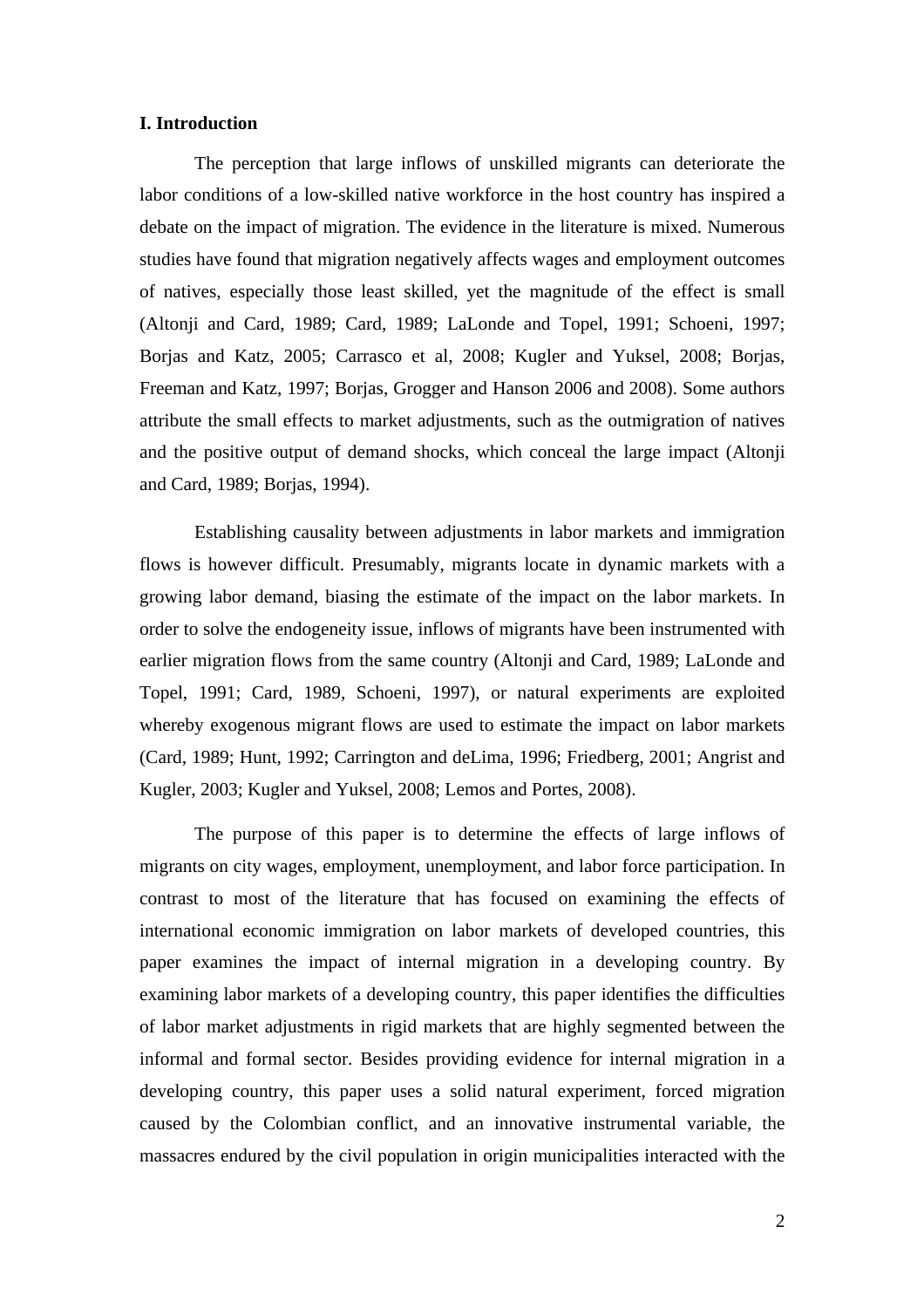distance to destination sites. Because forced displacement is prompted by armed conflicts and chronic violence, the massive flows of migration generated is not responding to economic incentives, but instead migrants are fleeing rural areas in search of safety. This phenomenon creates an exogenous shift in labor supply, serving as a natural experiment to evaluate the effects of large labor supply shocks on cities. Despite being forced to flee from their origin cities, the decision to locate in a certain city might be associated with the economic opportunities the destination provides. For this purpose, we instrument the immigrant flows with an interaction between massacres at origin site and distance between origin and reception site. We believe this instrument corrects the bias generated by migrants locating in dynamic labor markets.

Our results suggest that these migration flows produce large negative impacts on wages, and employment opportunities of all workers, but are particularly large for low-skilled workers. Due to the rigidities of labor markets in Colombia and the minimum wage regulations, adjustments of labor markets are slow and seemingly incomplete, producing a particularly large negative effect on wages and an expansion of the informal sector. The distributive impact of forced displacement is considerable. Not only are welfare and assets losses stemming from forced displacement substantial (Ibáñez and Moya, 2008), the impact of displaced inflows falls heavily on the most vulnerable groups of the native population.

The remainder of the paper is organized in four sections. Section two describes the empirical strategy. In the third section, we describe in detail the data sources and variables constructed. Lastly, the results from the main analysis are discussed in section four with the conclusions presented in section five.

#### **II. Empirical strategy**

The purpose of this paper is to identify the impact of migrant flows on labor market outcomes. We examine labor markets adjustments after an exogenous shift in labor supply caused by forced displacement in Colombia. Because excessive regulation and a binding minimum wage introduce significant rigidities to the Colombian labor markets, we also examine whether the impact of migration on these labor outcomes of workers differs across the formal and informal sectors. In addition, we identify the impact of migrant shares on the probability of being employed in the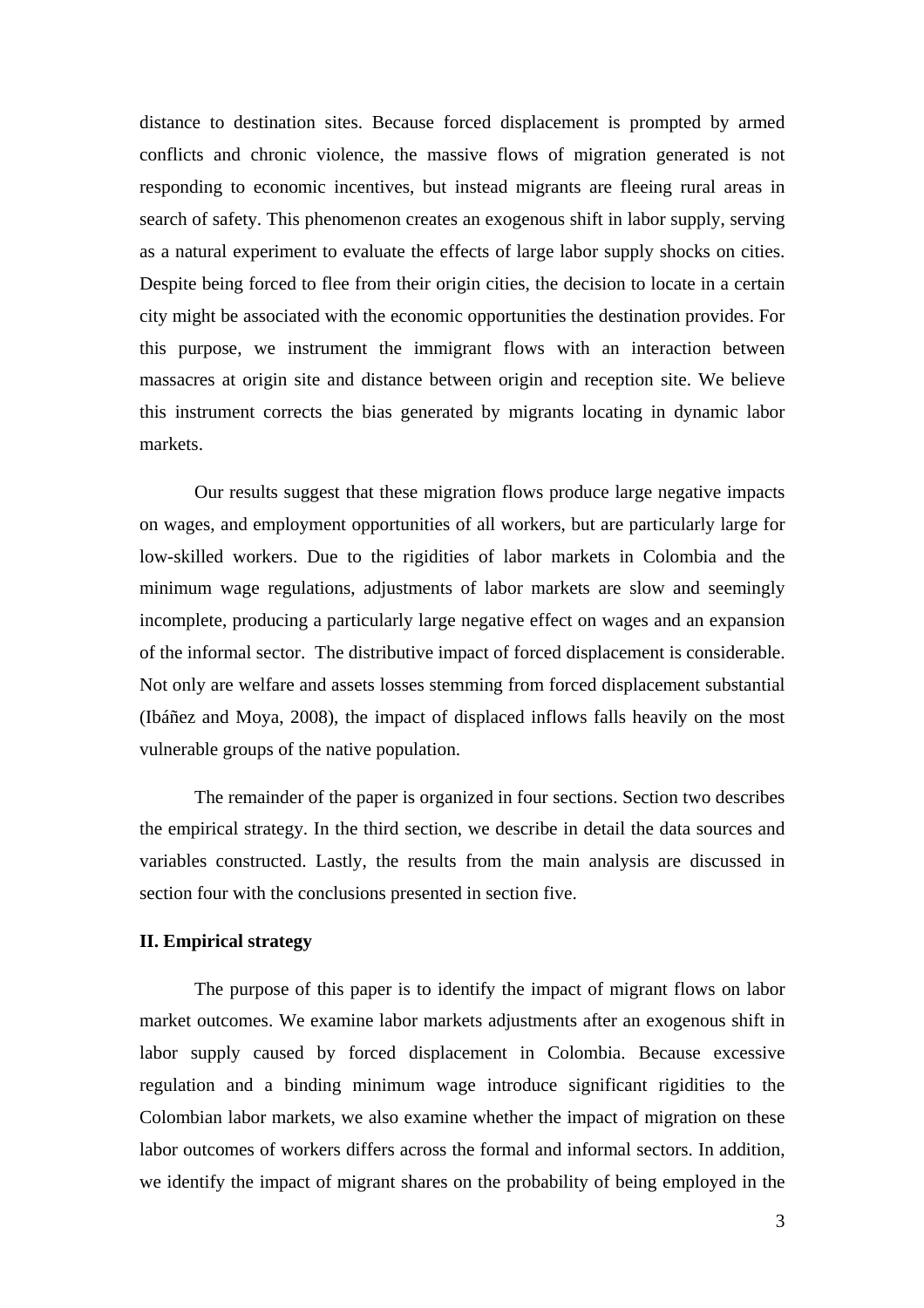formal and informal sector. By examining the impact on these probabilities, we intend to establish whether migration contributes to the expansion of the informal sector.

The analysis draws on a two-sector model of labor markets. Minimum wage regulations, the large non-wage costs and the excessive regulation of the Colombian labor markets have contributed to a growing informal sector, and high unemployment rates (Kugler and Kugler, 2003; Maloney and Núñez, 2003; Bernal and Cárdenas, 2003). Presumably, labor adjustments to migrant shares differ for the informal and formal sector, therefore assuming one sector may conceal the impact of an outward shift of labor supply. We identify adjustments on natives' wages, labor participation, employment and unemployment, using an approach suggested in LaLonde and Topel (1991).

We assume workers in the two sectors are not homogeneous such that most low productivity workers self-select into the informal sector. When the minimum wage in the formal sector is above the equilibrium wage, labor markets produce an excess supply of workers. This excess supply of the formal sector pushes workers to the informal sector, to queue for a job in the formal sector, causing unemployment, or to reduce participation in labor markets when the wage falls below their reservation wage. This is the case in Colombia where unemployment rates are high, the average of the last seven years is about 12 percent, and the informal sector accounts for 60 percent of total employment.

Internally displaced persons (IDPs) exogenously shift labor supply and cause an increase in the share of migrants. This in turn induces a change in the equilibrium conditions of both sectors. For the formal sector, if wages are equal to the minimum wage, a shift in the labor supply expands the excess supply obliging some workers to work in the informal sector, as well as increasing unemployment and reducing labor participation. If wages are above the minimum wage, wages may fall to the floor established by regulation. For the informal sector, an exogenous shift outward in labor supply, decreases equilibrium wages, and expands the number of workers in the informal sector.

However, this increment in labor supply is not homogenous across all skill groups. The skill distribution of migrants, though diverse, usually diverges from the skill distribution of natives, implying that the skill group which increases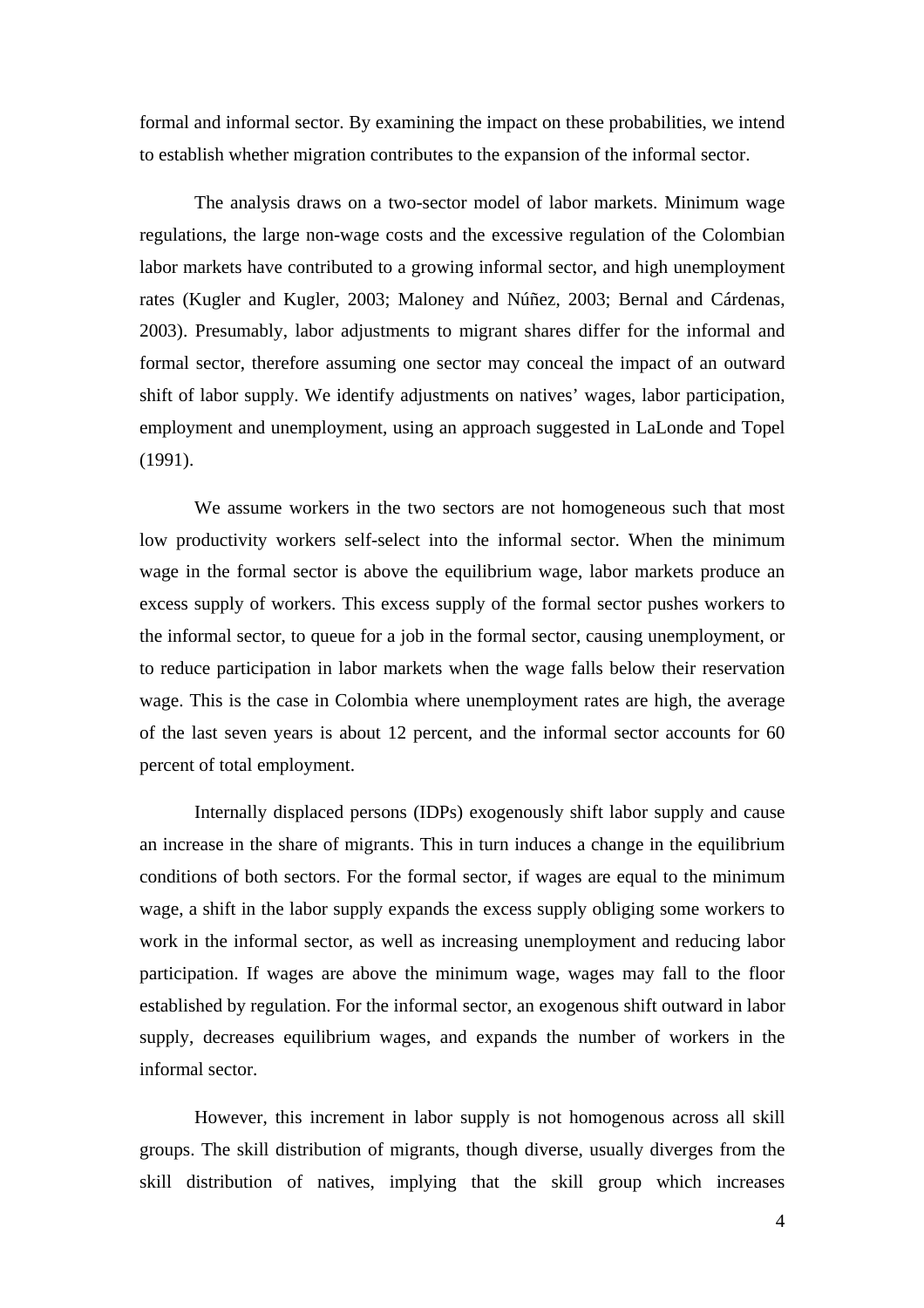disproportionately is the most affected by the sudden expansion in labor supply (Altonji and Card, 1989). In our particular case, the skills of the displaced population are concentrated in the lower tail of the skill distribution, implying that an increasing share of forced migrants will impact mostly the informal sector. We expect displaced persons to be perfect substitutes for informal workers. Barriers to wage adjustments and the restricted ability of the Colombian markets to adjust to new conditions may strengthen the effect of the shock on participation rates and employment (Altonji and Card, 1989; Schoeni, 1997; Carrasco, 2008). Thus, we can expect large wage adjustments for individuals working in the informal sector as this sector is not obliged to comply with labor regulations, while quantity adjustments, such as a fall in labor participation and employment rates and an increase in unemployment, may emerge in the formal sector given that it is excessively regulated. However, as stressed by LaLonde and Topel (1991), IDPs are expected to assimilate to urban labor markets over time, entailing a greater degree of substitution as they assimilate, not only with informal workers, but also with formal workers.<sup>1</sup>

In order to identify the impact of the inflow of forced migrants on labor outcomes *y* for an individual *i* residing in locale *c* at period *t*, we use the following reduced form specification:

(1) 
$$
y_{ict} = \beta_0 + \beta_c + \beta_{ct} + X_{ict}\delta + \gamma \ln \left( \sum_{t=2001}^{t} M_{ct} / Pop_{12-65ct} \right) + \varepsilon_{ict}
$$

where  $X_i$  are individual characteristics that influence labor outcomes such as potential experience, years of completed schooling, gender and marital status,  $\overline{\phantom{a}}$ ⎠  $\left( \sum_{ct}^{t} M_{ct} \left/ Pop_{12-65ct} \right) \right)$ ⎝  $\big($ −  $\sum_{t=2001}^{t}$ M <sub>ct</sub>  $\bigg / Pop_{12-65ct}$ *t M* <sub>ct</sub>  $\big / Pop_{12-65}$ 2001 ln  $\sum M_{ct}$  /  $Pop_{12-65ct}$  is the share of forced migrants at period *t*,  $\gamma$  represents the impact of migration on labor outcomes, and  $\beta_c$  and  $\beta_c$  are time invariant and time varying locale effects respectively. Labor outcomes  $(y_{ict})$  are hourly wages, labor force participation, unemployment, employment, probability of working in the formal sector, and probability of working in the informal sector. For all labor outcomes, we

<sup>&</sup>lt;sup>1</sup> Our data does not cover a large enough period to identify the long-term adjustments as the large inflows of displaced persons were fairly recent.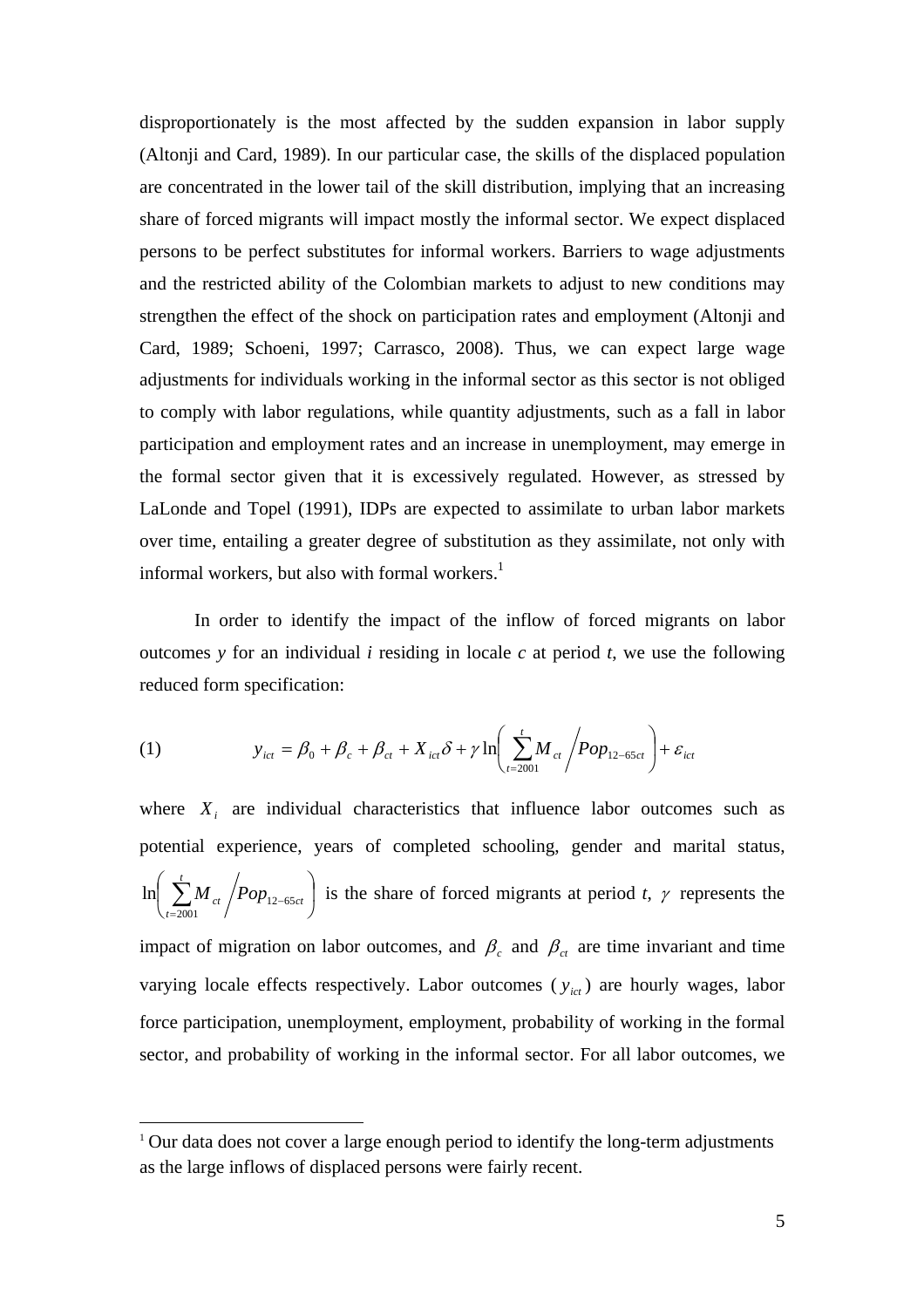estimate the impact for the overall sample and for the formal and informal sector separately.

We include locale effects to control for demand shocks, transitory fluctuations in demand or local amenities. For example, immigrants may produce a demand shock on the output markets, increasing labor demand and mitigating the negative impact on labor markets. Two facts lead us to believe that a demand shock is unlikely in our case. Increased labor demand attributable to the rise in demand of locally produced goods generated by new IDPs might be small or negligible since on average they are close to subsistence levels. In addition, we are concentrating on the short-term impacts; thus, reactions from local labor markets are highly unlikely as firms do not have time to adjust (Altonji and Card, 1989). Despite expecting little reaction on the short-run, we include city fixed effects and city fixed effects interacted with years to control for any potential positive demand shocks (Altonji and Card, 1989; LaLonde and Topel; 1991; Schoeni, 1997; Kugler and Yuksel, 2008).

Besides positive demand shocks, some natives may decide to out-migrate as a response to migration flows, mitigating further the impact of the newly increased supply (Altonji and Card, 1989; Borjas, 1994). The evidence on this respect is not conclusive as some studies find no evidence of out-migration, while others find particular groups may out-migrate in small proportions (Altonji and Card, 1991; Card and DiNardo, 2001; Kugler and Yuksel, 2008). Given that we are examining the short-term impacts, we can assume that outmigration is an unlikely response by the native population.

The share of migrants is however an endogenous variable since migrants presumably select the city they migrate to based on the labor conditions that prevail. Most studies use geographical variation in the location of earlier migrants to instrument for the arrival of new migrants (Altonji and Card, 1989; LaLonde and Topel, 1991; Card, 1989, Schoeni, 1997). Other studies rely on natural experiments, such as the Mariel Boat lift, the repatriation of French citizens from Algeria or Hurricane Mitch, producing exogenous migrant flows (Card, 1989; Hunt, 1992; Carrington and deLima, 1996; Friedberg, 2001; Angrist and Kugler, 2003; Kugler and Yuksel, 2008; Lemos and Portes, 2008).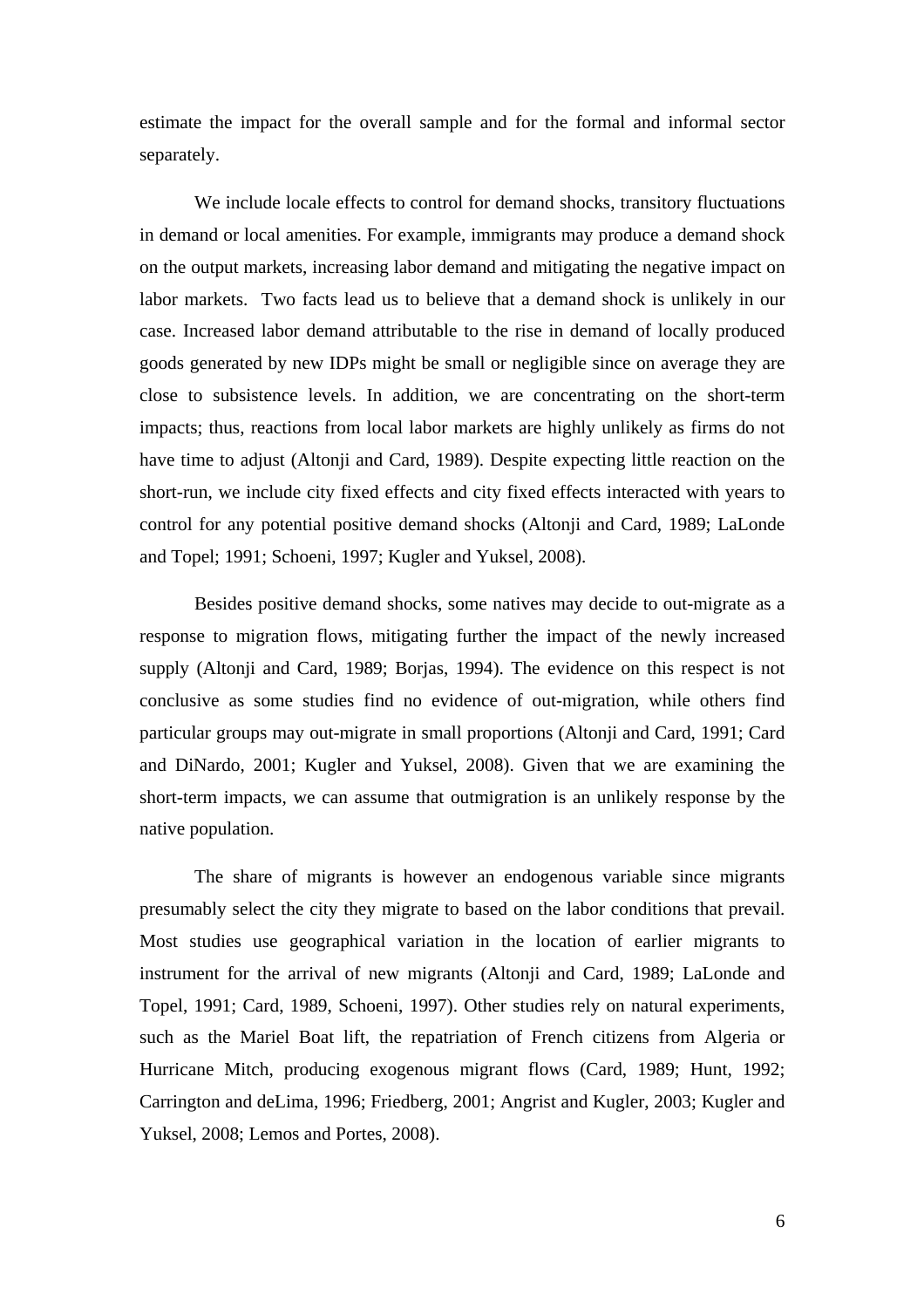To instrument for migration flows, we also rely on a natural experiment: forced displacement caused by the internal conflict in Colombia, which has produced massive outmigration of populations from rural to urban areas. Intensification of the Colombian conflict during the 1990s heightened aggressions against the civilian population. Selective homicides, massacres, death threats, sexual violence, forced recruitment, and abductions perpetrated by illegal armed groups became frequent in rural areas. In order to prevent aggressions or after being the victim of one, the civilian population fled to seek refuge in urban areas. Although households migrate, these massive population movements are not a response to economic incentives (Engel and Ibáñez, 2008). Between 1998 and 2008, nearly 4.2 million persons, equivalent to 10% percent of the country's population, were forced to migrate (Ibáñez and Velásquez, 2008). More than half the displacements occurred in a time span of four years (2000-2004). Forced displacement originates in nearly 90 percent of the Colombian municipalities, and the final destination of this population is dispersed all over the territory, providing a wide geographical variation. In some medium-sized cities the displaced population was more than 20 percent of the native population. Despite being forced to leave, the selection of the destination site was completely voluntary. Different from other countries facing conflict, refugees were not required to locate to special camps, or to migrate to a particular city. Labor markets conditions could thus determine, at least partially, the decision to locate in a particular host city. This suggests that forced displacement is a natural experiment to understand how labor market adjusts to exogenous shifts in supply.

Even though the expulsion of this population is not related to labor conditions, the decision to locate in a particular city may depend, at least partially, on labor conditions. We instrument the displacement shock using the number of massacres of civilian population perpetrated by illegal armed groups in origin cities, which captures the decision to out-migrate, interacted with distance to the destination municipalities, which captures the decision to immigrate to a particular city. The instrument is in turn weighted by the proportions that arrive at locale  $c$  from origin  $x$ . Equation (1) describes the first part of our empirical analysis in which we use micro data for the period 2001 to 2005 to estimate the effects of an increase in the share of IDPs on city wages, labor participation, unemployment, and employment.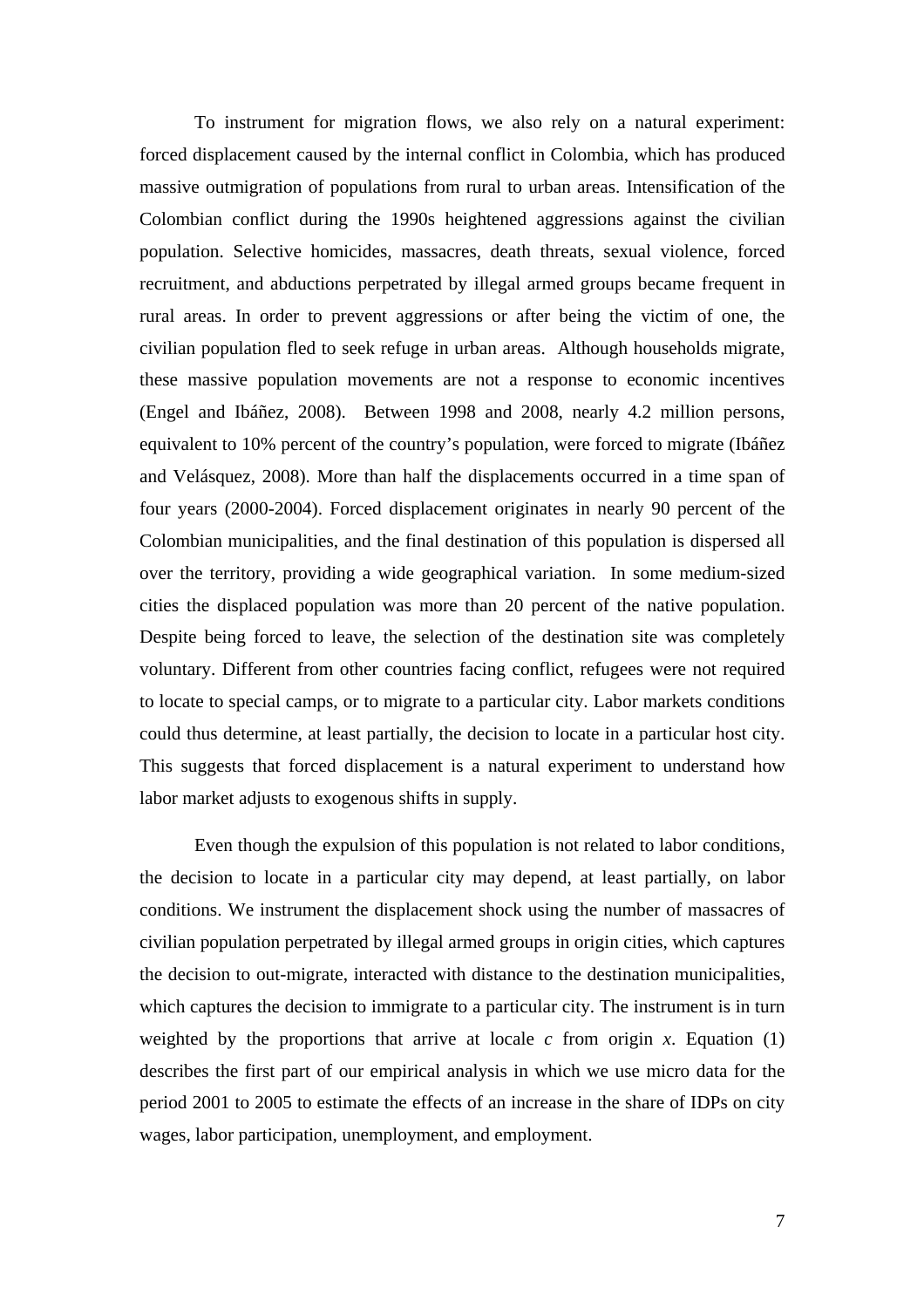The instrument is constructed as the sum of massacre-related deaths divided by the distance from where these massacres occur to the destination city, divided by the working age population at each destination city.



## **3. Data, Choice of Demographic Subgroups and Definition of Labor Market Outcomes**

Three different sources of data are used for this study. The first is the National Household Survey 2001-2005 (ECH 2001-2005 from its Spanish Acronym), that is representative of the 13 largest metropolitan areas. The second source of data is the data on Internally Displaced Populations (RUPD from its Spanish Acronym) from *Acción Social*, the presidential agency in charge of collecting information on displaced populations.<sup>2</sup> Data on displacement is available at the individual level, and provides information on origin and destination site, age, as well as on exact date of migration. The third source of data is the data on violence by municipality constructed by CEDE (Center for Economic and Development Studies of the Universidad de los Andes), which provides historical information on terrorist activity by municipality in Colombia.

The National Household Survey is a repeated cross-section of household survey data collected quarterly by the National Statistics Department (DANE). It is representative of the 13 largest metropolitan areas. The surveys included in this paper cover the period January 2001 to September 2005. This particular period was chosen

<sup>&</sup>lt;sup>2</sup> The objective of RUPD is to legally recognize displaced households and thus quantify the demand for humanitarian aid. RUPD is a demand-driven instrument, wherein displaced households must approach government offices to declare, under oath, the circumstances of their displacement. After making such a declaration, government officials validate whether it is truthful and, if so, the legal status to be granted to the members of the displaced household.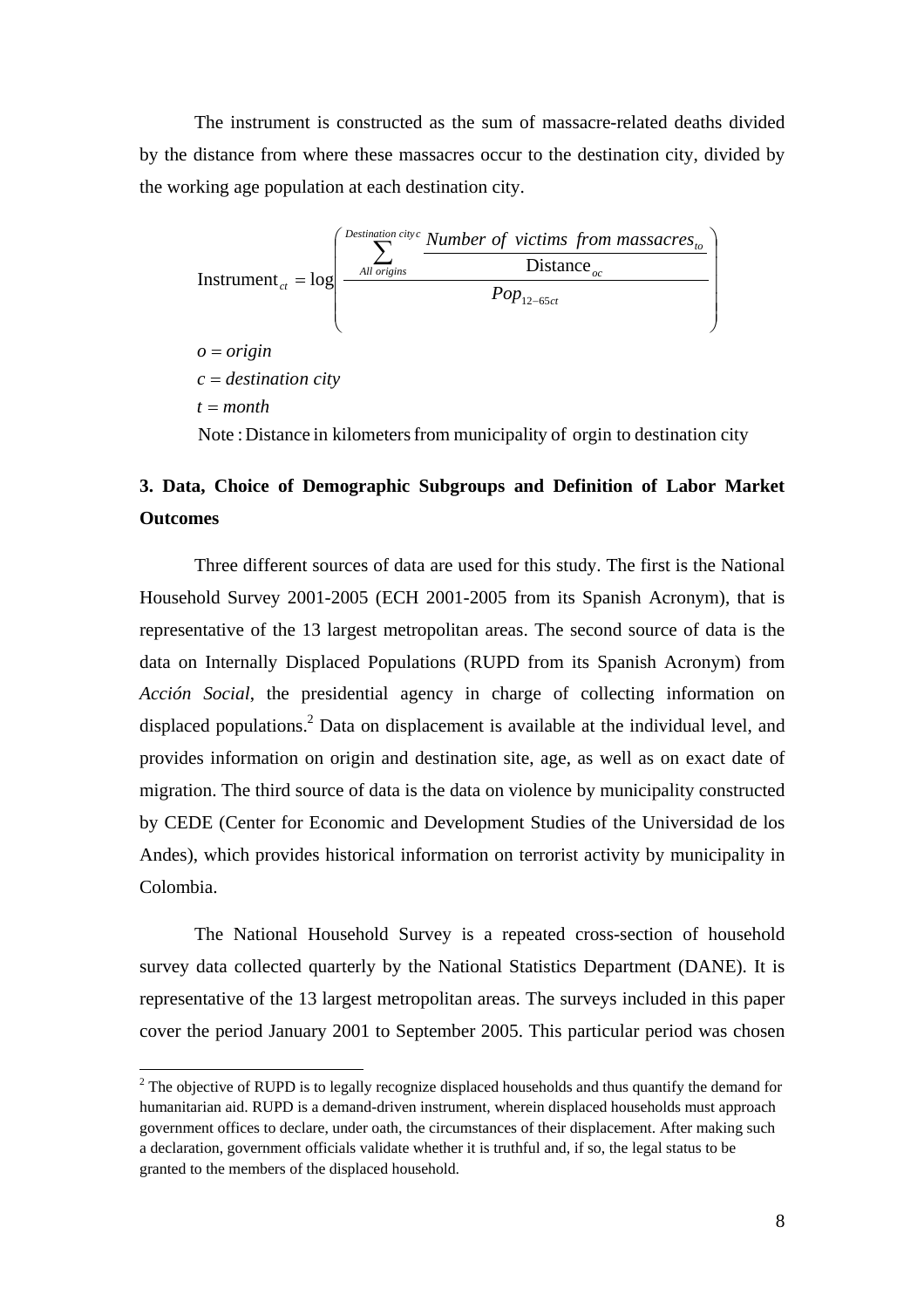because in this time frame the conflict intensified and displacement soared. In addition, data on internal displacement is believed to be consistent only from 1998 onwards as the RUPD was launched in 1999, and only registered persons within one year of displacement. The National Household Survey collects information on household characteristics, education variables, and labor force information. Also, a special module on migration is included for the first quarter of every year. This module identifies economic migrants and IDPs. The key variables studied include labor participation, employment status, wage (wage from main and second occupation), probability of working in the formal/informal sector, in addition to sociodemographic characteristics such as age, sex, potential experience, and years of completed schooling.

Hourly wages are constructed using the national household surveys, for the working age population (12-65 years of age) that have a complete report on all earnings, and are not currently attending school. For the purpose of the analysis, we perform estimations of the overall labor market and separately for formal and informal workers. Individuals that report working more than 100 hours per week were eliminated from the estimation sample.

 To define skill groups, we rely on the official definition of formal and informal workers. Such definition classifies as informal employees and employers those who work for firms with ten or less workers, independent workers except professionals and technicians, domestic workers, and household workers with no remuneration.

Also, we cannot distinguish between migrants and IDPs. In contrast to LaLonde and Topel (1991) and Card (1989), new IDPs are not only a substitute for earlier cohorts of IDPs or migrants, but rather we believe they are substitutes for other low skill natives. First, we concentrate on short-term impacts of IDPs as the large inflows of displaced persons were fairly recent. Thus, we cannot examine the impact on earlier cohorts of IDPs. Second, the skill-profile of migrants and IDPs diverges significantly. The skill distribution for migrants is above that of informal workers, whereas IDPs' skill distribution is below that of informal workers.

Wages were deflated by consumer price index March 1998=100 for each metropolitan area, and we control for cost of living across areas. Schoeni (1997)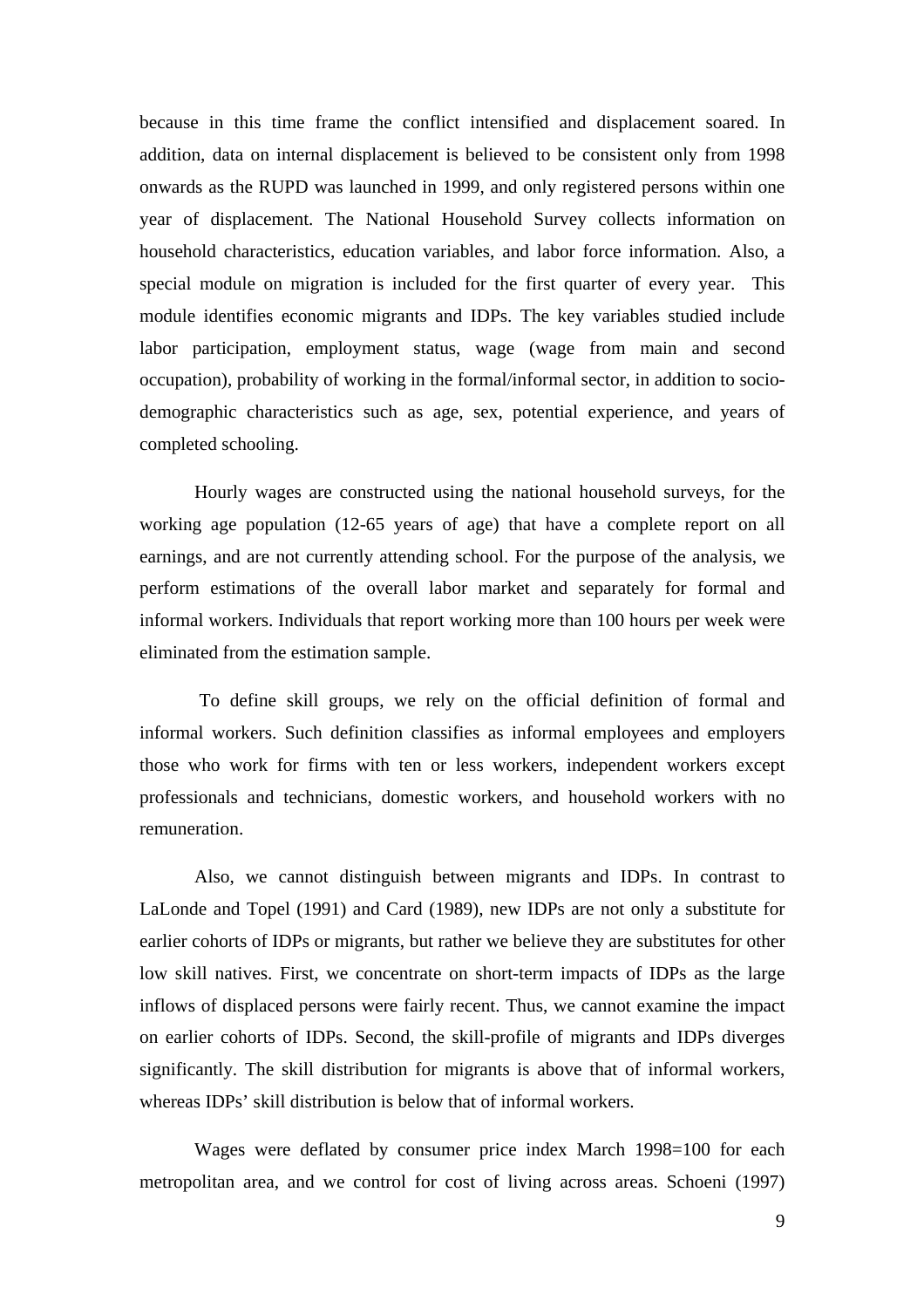suggests that regional price differences are strongly positively correlated with migration intensity, thus adjusting for these differences should eliminate any positive bias. Information on the monthly consumer price index by MSA is available from DANE, and used to deflate wages. Precise definitions of local labor markets are presented on Appendix A.

Data from *Acción Social* is used to construct monthly migration shocks, as well as weights for our instrument. The IDP shock is constructed for individuals in working age (12-65 years of age), where the numerator is the cumulative number of IDPs in working age that arrived to each city and the denominator is the number of natives in working age.

Finally, the data on violence is used to create the instrument which is the sum over time and destination of the total number of massacre related killings at the origin municipality divided by the distance from origin to destination city. While massacres explain why people flee from a certain municipality, the variable distance is interacted with massacres at origin site as we believe that closeness to any of these 13 MSAs, rather than economic conditions explain, settling patterns. The following section describes our results.

We expect the labor market responses to the displacement of both informal and formal workers to be different. Because the earnings distribution of the displaced population is similar to that of informal workers, we believe informal workers will be the group most severely affected by such migration flows, as the more directly competing for jobs. Graph 1 depicts the distribution of hourly wages for informal workers and IDPs for the period of study (2001-2005). The distribution for IDPs and informal workers is similar with the distribution for informal workers slightly tilted to the right. The Kolmogorov-Smirnov test shows the distributions are not statistically different.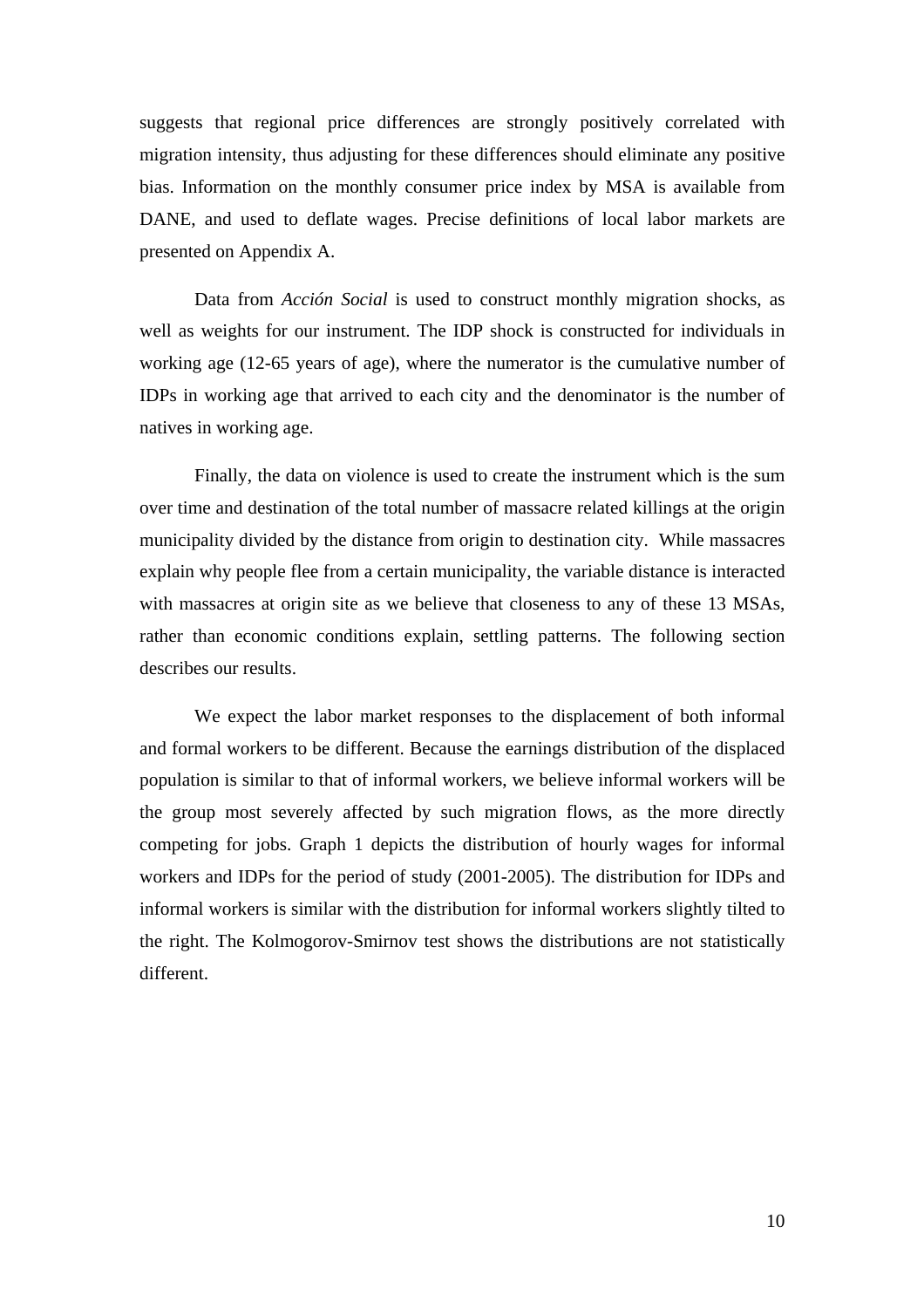



Source: Authors' calculations based on ECH 2001-2005

 We decided not to divide groups by education-experience profiles. Given that a great bulk of the Colombian labor force classifies as informal workers, between 40 and 60 percent of the labor force, neither potential experience nor education appear to explain why people sort in certain occupations, and therefore we concentrate our analysis on formal and informal workers. We also expect those at the bottom of the income distribution to be most likely affected by the effects of this migration.

We group workers by gender. Female IDPs are better suited to compete in urban labor markets because their skills, such as cleaning, cooking or taking care of children, are more akin to some urban occupations. In addition, many females are obliged to become the main breadwinners of the household because their husbands were killed or abducted. Their household dependency ratio is large as a consequence, and reservation wages may be low. We expect the impact of the IDP shock to be larger for female informal workers.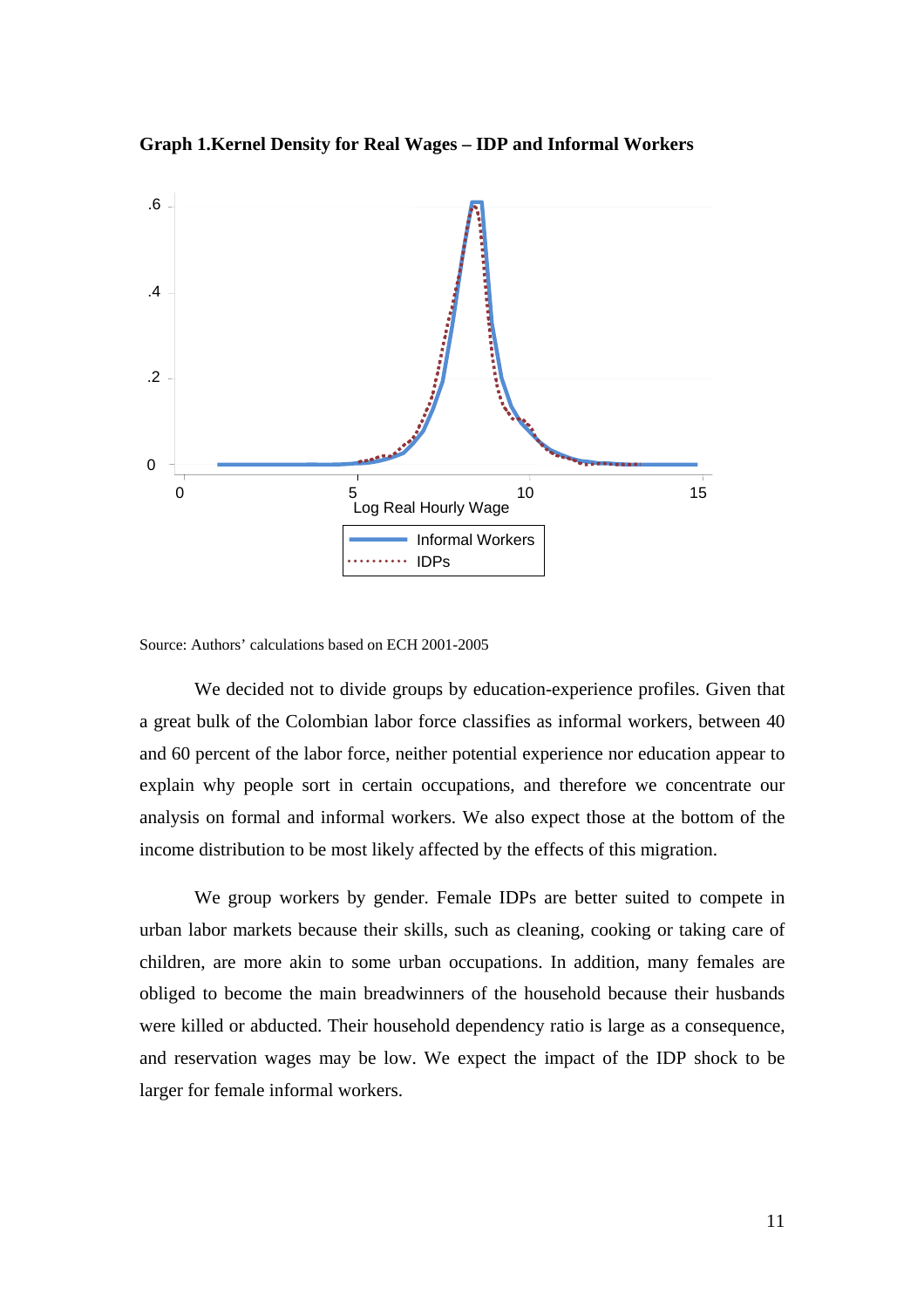#### **IV. Results**

 The impact of migrant inflows on the different labor outcomes are presented in this section. We estimate impacts for wages, labor force participation, employment, unemployment, and type of occupation (formal and informal). All labor outcomes are estimated for the overall sample, and by gender. The impact on wages is estimated for the overall sample and for type of occupation. Our results suggest that inflows of forced migrants have negative statistically significant effects on city wages, and a positive and statistically significant effect on employment of the informal sector. The impact is particular large for informal workers who face drops in salaries between 1% and 2.4% for a 10% increase in the migrant share. In addition, immigration seems to be contributing to the expansion of the informal sector.

 In the past 10 years, unemployment rates in Colombia's 13 largest metropolitan areas have severely increased. This has been usually attributed to labor market rigidities that were exacerbated by economic recession at the beginning of the decade. As shown in Table 1, the unemployment rate for the period of study (2001- 2005) was about 17 percent for the 13 largest metropolitan areas. The purpose of our paper is to determine if supply shocks were a contributing factor to the deteriorating labor market conditions in Colombian cities. The 13 largest metropolitan areas in Colombia received about three percent of their labor force in a period of eight years, with some cities receiving more than five percent in the same time frame. The flows appear to be especially large for medium size metropolitan areas.

|                 |       | Standard  |         |         |
|-----------------|-------|-----------|---------|---------|
| Variable        | Mean  | Deviation | Minimum | Maximum |
| Share of        | 2.99  | 2.13      | 0.03    | 13.21   |
| forced migrants |       |           |         |         |
| Employment      | 52.78 | 3.78      | 42.58   | 59.78   |
| Rate            |       |           |         |         |
| Unemployment    | 16.97 | 2.70      | 11.06   | 25.90   |
| Rate            |       |           |         |         |
| Labor Force     | 63.63 | 4.79      | 50.44   | 72.37   |
| Participation   |       |           |         |         |

**Table 1. Descriptive Statistics 13 Largest Metropolitan Areas in Colombia** 

Source: Authors' calculations based on ECH 2001-2005, DANE and RUPD.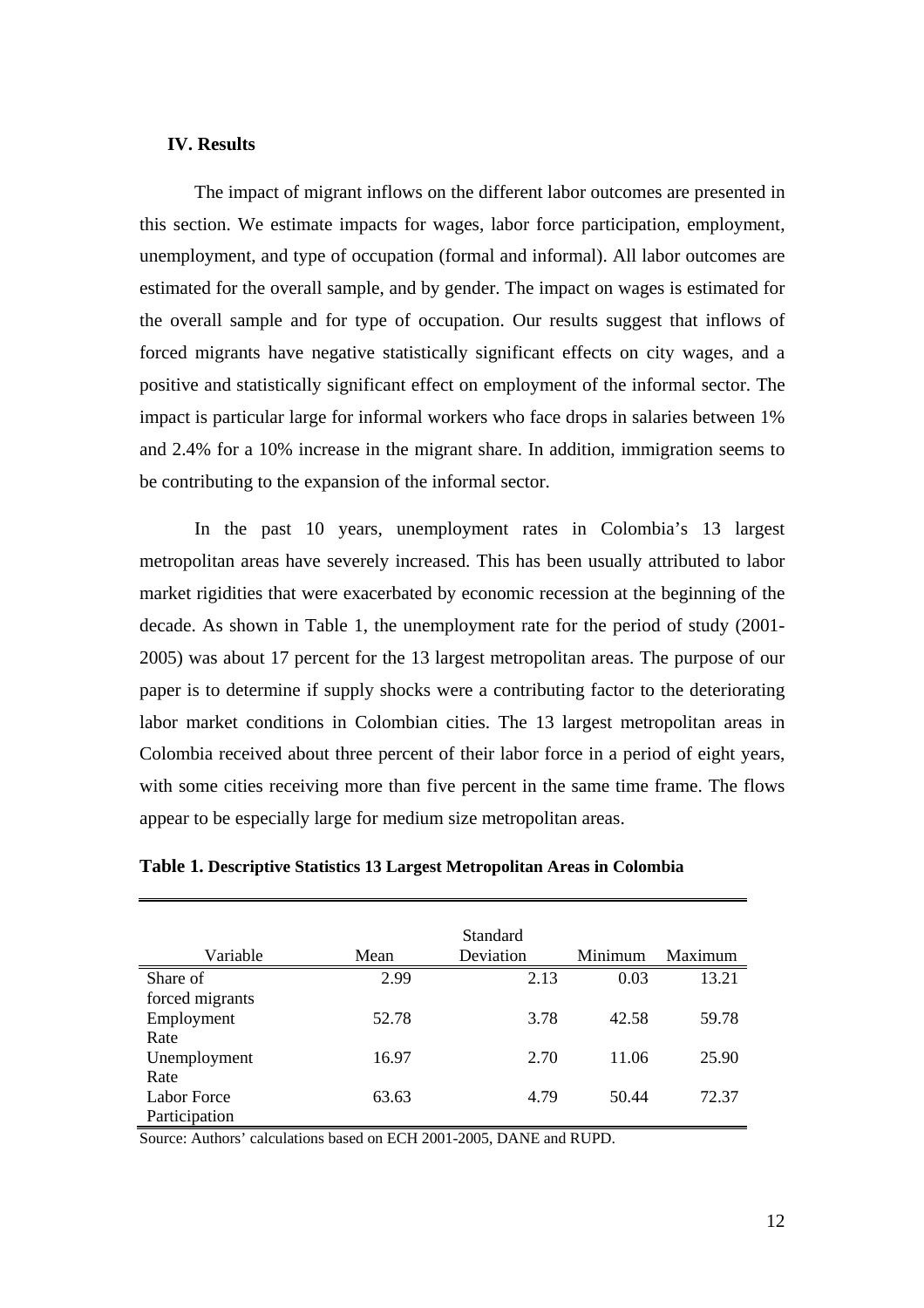Our analysis indicates that in some metropolitan areas, the contribution of IDPs to the labor force follows the trend of the unemployment rate. Such is the case for cities like Ibague that is depicted in Graph 2. The growing number of unskilled workers in cities appears to be a contributing force in the increase in unemployment, especially in smaller metropolitan areas. Despite the appealing evidence in this graph, we need to control for other factors that may be determining the trend as well the behavior of labor markets, and correct for potential endogeneity bias. For example, although displacement and unemployment reached a peak in 2002, the deep recession the country faced in 1999 has been identified as the main driving force of increasing unemployment rates. However, after the one year recession, economic growth rates recuperated significantly, and labor reforms were put in place to lessen market rigidities. Forced displacement, however, continued, and unemployment rates decreased, but persisted at high levels. The results, which are presented in the next paragraphs, reveal that unemployment rates in Ibague, a medium-sized city, follow the same trend as the share of migrants, which may imply that an increasing share of migrants contributes to deteriorating labor conditions.



**Graph 2. Quarterly trends in unemployment rate: Ibague**

Source: Authors' calculations based on ECH 2001-2005, DANE and RUPD, Double scales in percentages.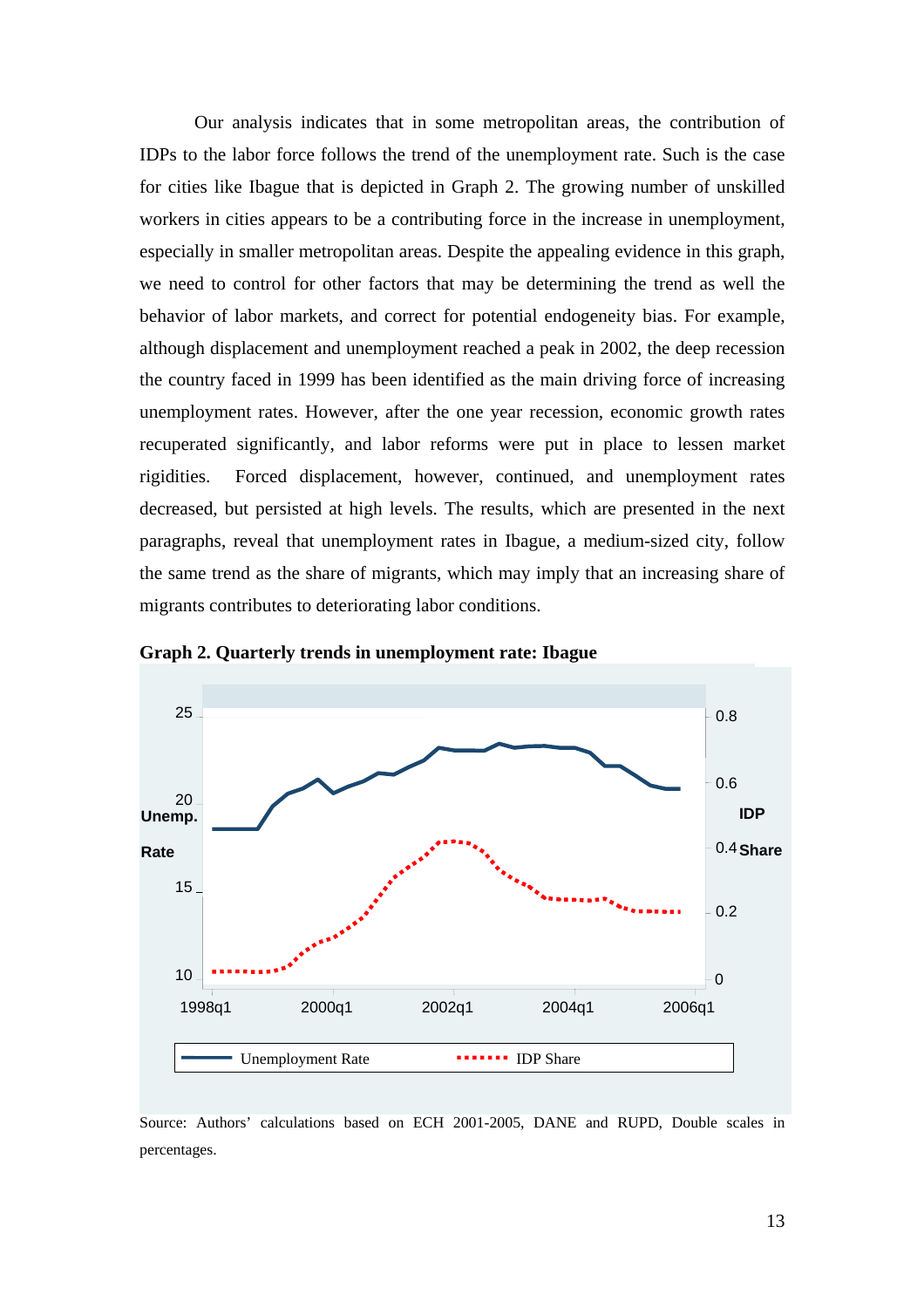Table 2 shows the unemployment trend in each metropolitan area for the period of study. It is noticeable that for the year 2002 unemployment was particularly high in all 13 metropolitan areas, year in which displacement flows were largest. Unemployment rates during this year ranged from 14.8% in Cartagena to 23% in Ibague. Displacement shares are larger in medium and small size cities such as Ibagué (6.1%), Monteria (6.61%), Pasto (6.63%), and Villavicencio (12.71%). However, the capacity to absorb migration flows seems to differ across cities. While unemployment and migration flows grew *pari passu* in Ibagué, in Villavicencio unemployment dropped and displacement increased significantly. Controlling for city specific effects is thus important.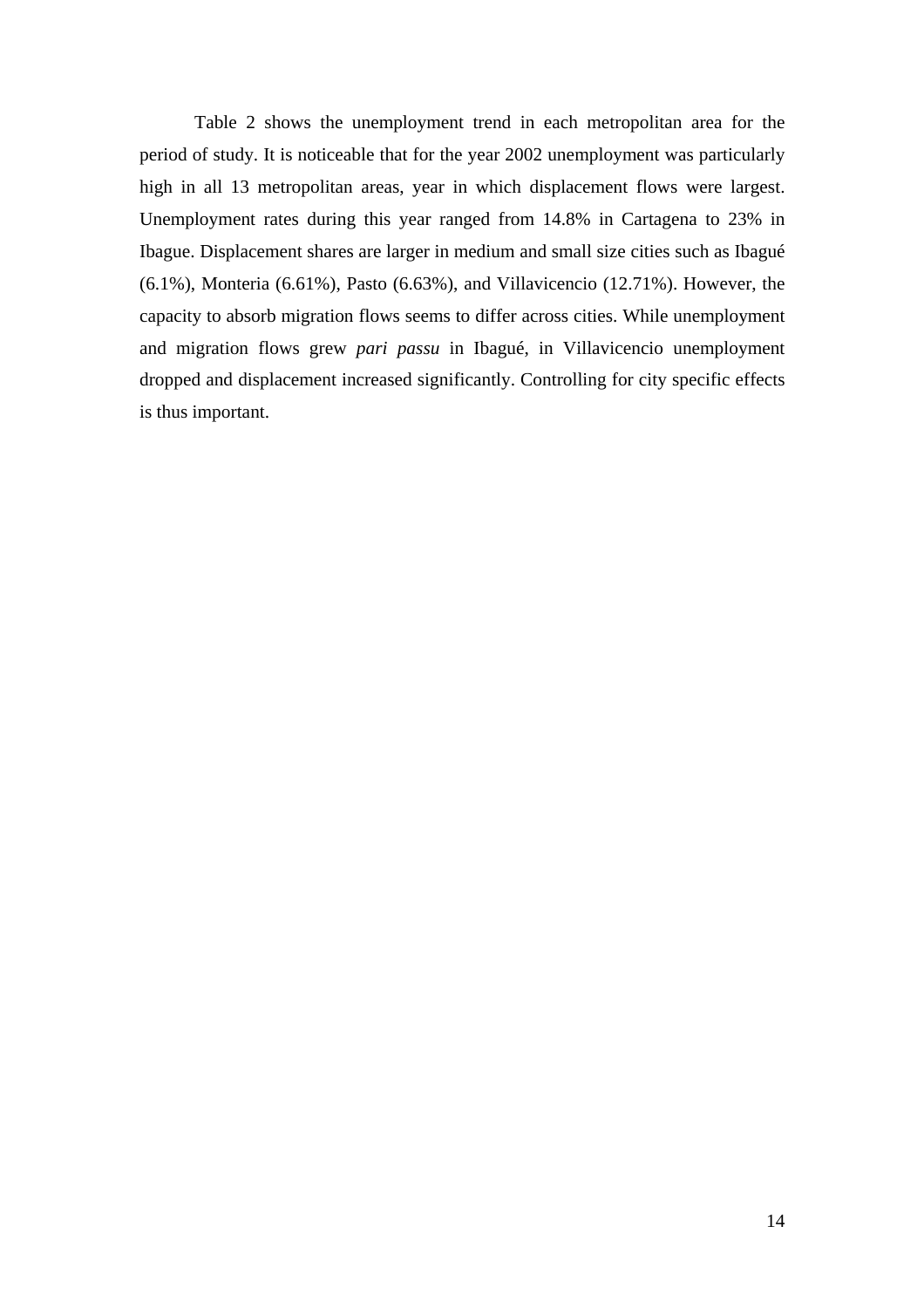## **Table 2. Unemployment and IDP Shock by Metropolitan**

| ×<br>۰,<br>۰,<br>۹ |
|--------------------|
|--------------------|

|                            | 2001  | 2002  | 2003  | 2004  | 2005  |
|----------------------------|-------|-------|-------|-------|-------|
| <b>Four largest cities</b> |       |       |       |       |       |
| Bogotá                     |       |       |       |       |       |
| <b>Unemployment Rate</b>   | 18.65 | 17.91 | 16.69 | 14.64 | 13.26 |
| <b>IDP</b> Share           | 0.34  | 0.87  | 1.23  | 1.60  | 1.99  |
| Medellín                   |       |       |       |       |       |
| <b>Unemployment Rate</b>   | 18.06 | 16.99 | 16.14 | 15.21 | 14.65 |
| <b>IDP</b> Share           | 1.18  | 1.93  | 2.18  | 2.55  | 2.96  |
| Calí                       |       |       |       |       |       |
| <b>Unemployment Rate</b>   | 17.87 | 15.91 | 15.28 | 14.18 | 13.11 |
| <b>IDP</b> Share           | 0.53  | 1.12  | 1.42  | 1.68  | 1.87  |
| Barranquilla               |       |       |       |       |       |
| <b>Unemployment Rate</b>   | 16.02 | 16.62 | 16.31 | 14.95 | 13.56 |
| <b>IDP</b> Share           | 1.35  | 2.67  | 3.16  | 3.93  | 4.46  |
| <b>Other cities</b>        |       |       |       |       |       |
| Bucaramanga                |       |       |       |       |       |
| <b>Unemployment Rate</b>   | 18.22 | 20.04 | 17.87 | 16.69 | 15.19 |
| <b>IDP</b> Share           | 1.51  | 2.74  | 3.20  | 3.82  | 4.37  |
| Cartagena                  |       |       |       |       |       |
| <b>Unemployment Rate</b>   | 17.43 | 14.83 | 15.50 | 14.81 | 16.00 |
| <b>IDP</b> Share           | 2.18  | 4.01  | 4.70  | 5.45  | 5.61  |
| Cucutá                     |       |       |       |       |       |
| <b>Unemployment Rate</b>   | 15.37 | 17.17 | 17.49 | 15.79 | 14.62 |
| <b>IDP</b> Share           | 1.31  | 2.94  | 3.55  | 4.09  | 4.56  |
| Ibagué                     |       |       |       |       |       |
| <b>Unemployment Rate</b>   | 23.19 | 23.22 | 23.38 | 22.21 | 20.69 |
| <b>IDP</b> Share           | 1.53  | 3.19  | 4.14  | 5.20  | 6.09  |
| Manizales                  |       |       |       |       |       |
| <b>Unemployment Rate</b>   | 18.58 | 19.06 | 18.67 | 18.75 | 17.09 |
| <b>IDP</b> Share           | 0.38  | 1.63  | 2.01  | 2.41  | 2.73  |
| Montería                   |       |       |       |       |       |
| <b>Unemployment Rate</b>   | 17.59 | 17.02 | 16.08 | 16.70 | 14.46 |
| <b>IDP</b> Share           | 2.71  | 4.78  | 5.39  | 5.91  | 6.61  |
| Pasto                      |       |       |       |       |       |
| <b>Unemployment Rate</b>   | 19.82 | 17.79 | 18.45 | 17.96 | 15.09 |
| <b>IDP</b> Share           | 1.94  | 4.54  | 5.49  | 6.17  | 6.63  |
| Pereira                    |       |       |       |       |       |
| <b>Unemployment Rate</b>   | 18.50 | 17.72 | 18.09 | 17.11 | 16.07 |
| <b>IDP</b> Share           | 0.92  | 1.95  | 2.83  | 3.65  | 4.09  |
| Villavicencio              |       |       |       |       |       |
| <b>Unemployment Rate</b>   | 16.17 | 15.56 | 14.13 | 12.58 | 12.17 |
| <b>IDP</b> Share           | 2.10  | 5.62  | 7.52  | 9.49  | 12.71 |

Source: Authors' calculations based on ECH 2001-2005.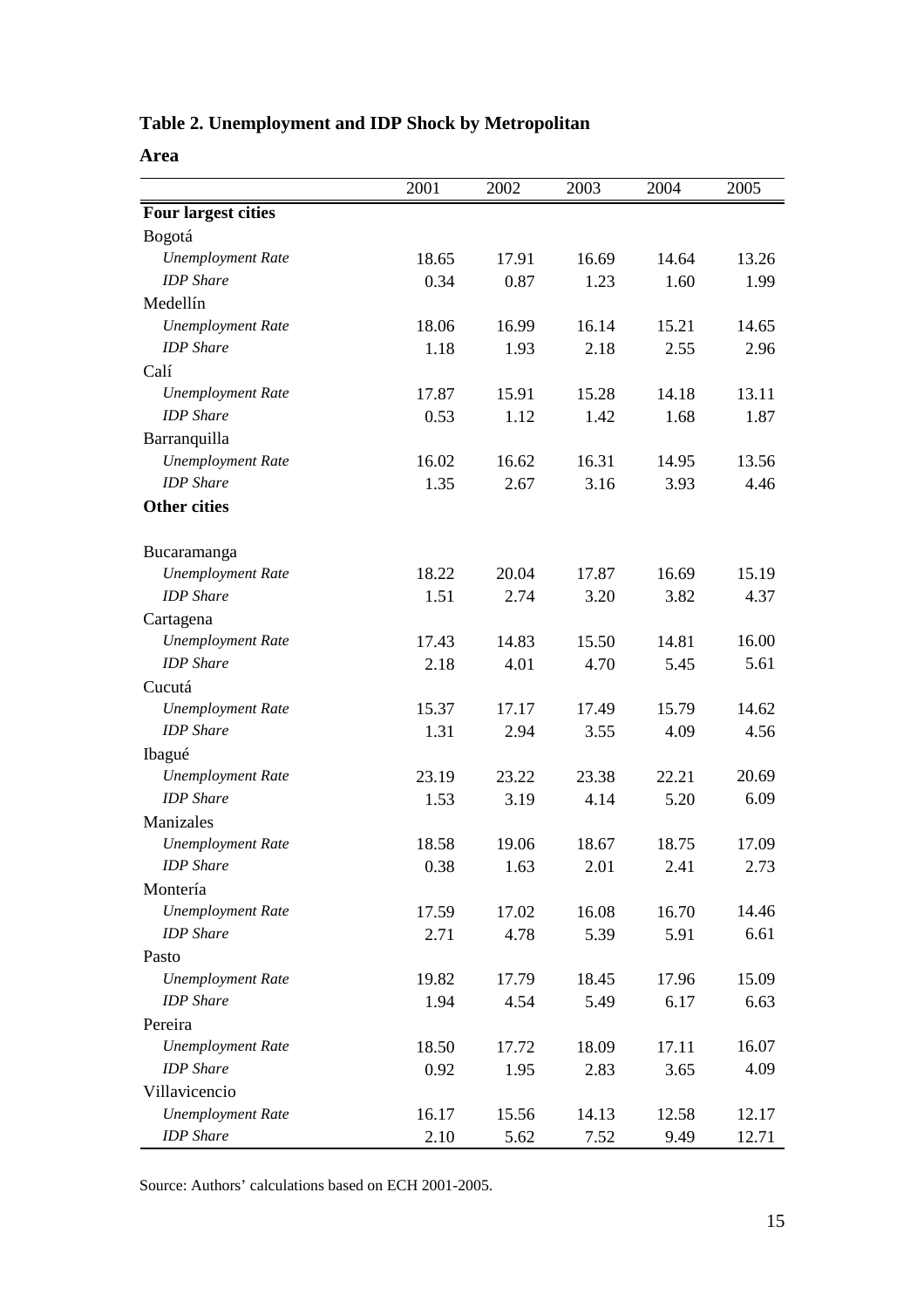As opposed to international migration patterns to the US, the displaced appear to be a low skill homogenous group, and thus we believe they disproportionally affect the most vulnerable. The characteristics of the displaced population are shown in Table 3. IDPs are more similar to informal workers. However, they have on average less human capital, and appear to have different experience profiles from both the average informal worker and the average native. They are also younger, have larger families, and the head of the household appears to have more economic dependants. In addition, they work a larger number of hours and earn on average about 80 percent of a minimum wage. The poverty conditions of these populations are such that we believe that their reservation wage is low, and they would be willing to accept any job offer. The fact that they are willing to take any job offer entails a greater competition for unskilled workers, implying more substitutability with other unskilled workers at destination sites.

| <b>Variable</b>                      | <b>IDPs</b> |           |             | <b>Informal Workers</b> |             | <b>All Workers</b> |  |
|--------------------------------------|-------------|-----------|-------------|-------------------------|-------------|--------------------|--|
|                                      | Mean        | Std. Dev. | <b>Mean</b> | Std. Dev.               | <b>Mean</b> | Std. Dev.          |  |
| Years of residence in locale 0-5     | 1.71        | 1.37      |             |                         |             |                    |  |
| Age                                  | 28.16       | 17.6      | 40.02       | 13.7                    | 36.07       | 17.53              |  |
| Age Head of Household                | 44.3        | 13.08     | 48.6        | 14.13                   | 49.16       | 14.48              |  |
| $Sex (Males==1)$                     | 50          | 50        | 49          | 50                      | 54          | 50                 |  |
| Married                              | 33          | 47        | 57          | 49                      | 46          | 50                 |  |
| Cohabitation                         | 18          | 39        | 28          | 45                      | 19          | 39                 |  |
| Number of People per Household       | 5.79        | 2.51      | 4.78        | 2.37                    | 4.84        | 2.26               |  |
| Average Years of Completed Schooling | 5.34        | 4         | 7.56        | 4.19                    | 8.5         | 4.24               |  |
| Literacy Rate                        | 88          | 32        | 96          | 2                       | 96          | $\overline{2}$     |  |
| Years of Completed Education of the  |             |           |             |                         |             |                    |  |
| Head of the Household                | 5.96        | 4.03      | 7.42        | 4.28                    | 7.91        | 4.32               |  |
| Years of Completed Education of the  |             |           |             |                         |             |                    |  |
| Spouse of the Head of the Household  | 5.69        | 4.26      | 7.14        | 4.55                    | 7.77        | 4.68               |  |
| Hours worked in first job per week   | 51.1        | 23.74     | 45.66       | 21.59                   | 47.4        | 19.25              |  |
| Hours worked in second job per week  | 0.12        | 1.69      | 0.37        | 2.93                    | 0.25        | 2.34               |  |
| Real Monthly Wage (COP)              | 232,594     | 242,296   | 245,440     | 384,606                 | 334,610     | 562,647            |  |
| Wage in terms of the Minimum Wage    | 0.81        | 0.85      | 0.86        | 1.34                    | 1.17        | 1.97               |  |

**Table 3. Descriptive statistics comparing all workers, informal workers, IDPs.** 

Source: Authors' calculations based on ECH 2001-2005.

The first group of regressions will show the effect of the migration share on the real wages for the individuals located in each MSA. We defined the share as the cumulative population in working ages (12 to 65 years of age) received in a certain MSA since 2001 divided by the MSA population in working ages. We will proceed by showing the effect of the aggregate migrants' share over the whole native workforce, in addition to the effects of the share of migrant on wages of both females and males, followed by the results on informal workers and formal workers that are in turn presented disaggregated by gender. All regressions are clustered by MSA.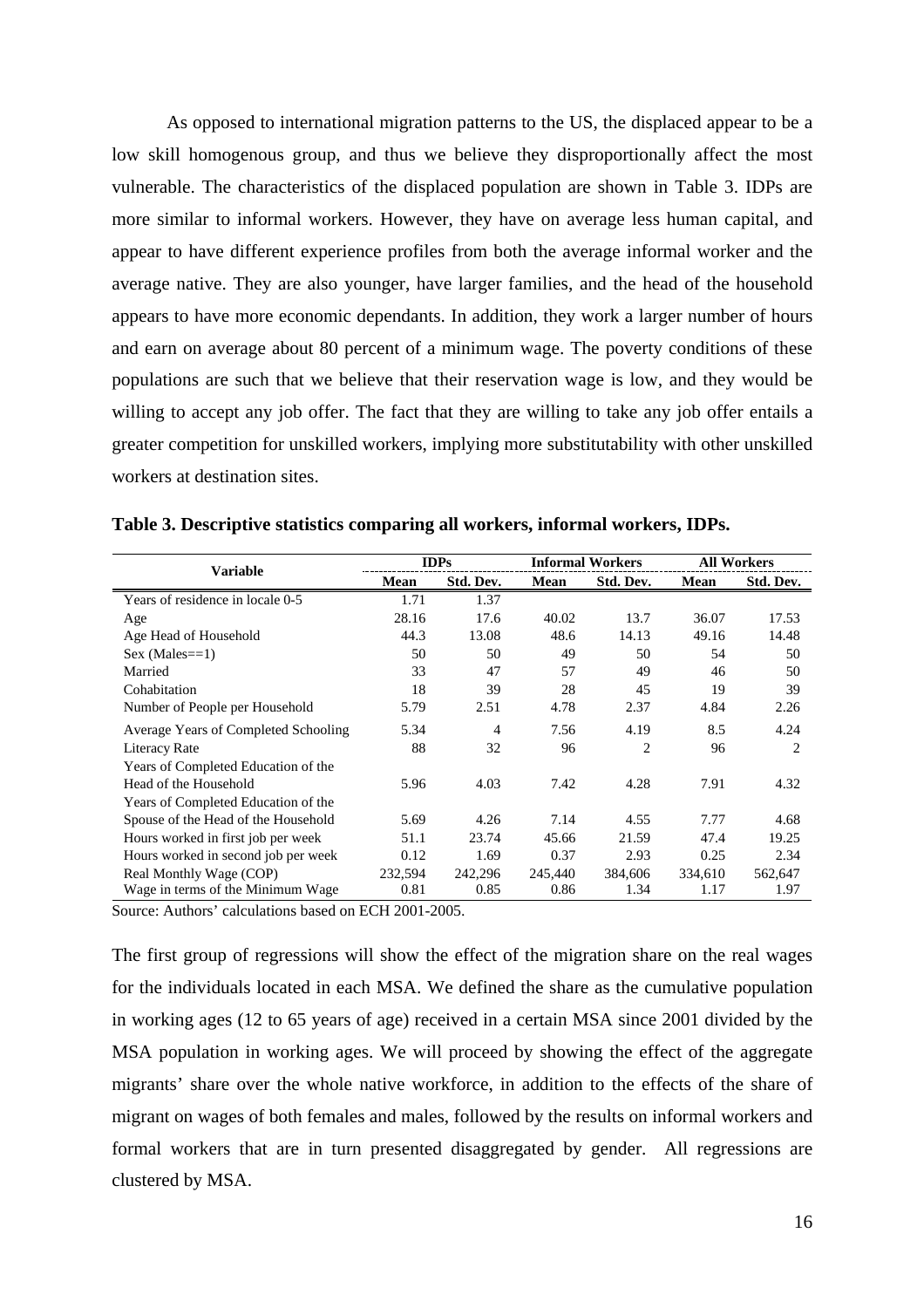The first stage for the instrument is presented in Table A1 of the Appendix. The first stage shows a good fit of the instrument. We corroborate that by estimating the first stage only including the instrument. Results are presented in Table A2. The R-square for this regression is 0.40, showing the instrument indeed explains a large proportion of the variation in the share of migrants. Table A3 shows changes in the predicted share of migrants, evaluated at the mean, as the instrument increases by one standard deviation. As expected, an increase in the number of massacres by one standard deviation causes an increment of 6.72 percent in the share of migrants. Map 1 depicts the distribution of massacres along the Colombian Territory. Although massacres are distributed all over the Colombian territory, occurrence is mainly concentrated in rural areas located near the economic centers, and the 13 largest metropolitan areas, which corresponds to the cities examined in this paper.

 Table 4 shows the effects of the share of forced migrants on the overall workforce. The first column shows an OLS regression with no year or city controls, the second column includes fixed effects for the city and the city interacted by the year, and the third column shows the result after instrumenting for the share of migrants. The results suggest a negative and statistically significant effect of the migrant inflows on wages. The effect is robust to the different specifications, and our instrument is correctly addressing the attenuation bias generated by IDPs locating in dynamic labor markets. The other variables have the expected signs, and are robust as well to the different specifications. The results suggest that a 10 percent increase in the share of migrants reduce wages by 1.4 percent.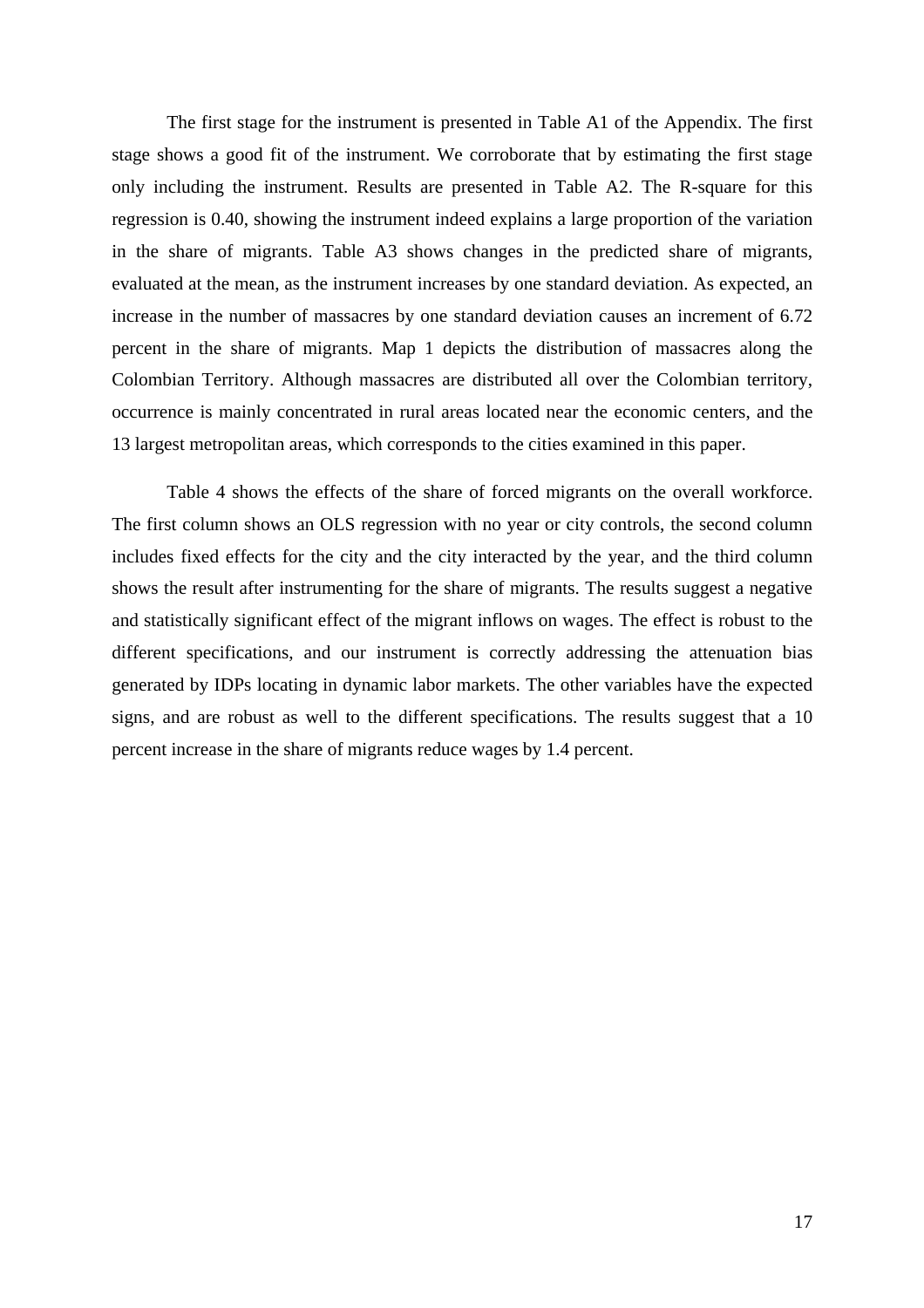| <b>Variables</b>                    | <b>OLS</b> | <b>Fixed Effects</b> | <b>IV-Fixed Effects</b> |
|-------------------------------------|------------|----------------------|-------------------------|
|                                     | (I)        | (II)                 | (III)                   |
|                                     |            |                      |                         |
| <b>Years of Completed Education</b> | $0.030*$   | $0.030*$             | $0.030*$                |
|                                     | [0.001]    | [0.001]              | [0.001]                 |
| Experience                          | $-0.000*$  | $-0.000*$            | $-0.000*$               |
|                                     | [0.000]    | [0.000]              | [0.000]                 |
| <b>Experience Squared</b>           | $0.132*$   | $0.131*$             | $0.131*$                |
|                                     | [0.004]    | [0.004]              | [0.004]                 |
| Dummy Married                       | $0.032*$   | $0.036*$             | $0.037*$                |
|                                     | [0.007]    | [0.005]              | [0.004]                 |
| $Sex (Female=1)$                    | $-0.082*$  | $-0.085*$            | $-0.085*$               |
|                                     | [0.010]    | [0.010]              | [0.010]                 |
| <b>Log Share of Forced Migrants</b> | $-0.074*$  | $-0.095*$            | $-0.142**$              |
|                                     | [0.017]    | [0.018]              | [0.057]                 |
| Constant                            | $5.267*$   | $5.067*$             | $4.875*$                |
|                                     | [0.080]    | [0.071]              | [0.200]                 |
| <b>Observartions</b>                | 741,562    | 741,562              | 741,562                 |
| R-Squared                           | 0.357      | 0.363                | 0.364                   |

#### **Table 4. Log Real Hourly Wage All Workforce**

Clustered robust standard errors in parentheses

+significant at 10%, \*\* significant at 5%; \*\*\* significant at 1%

The dependent variable is the hourly wage of individuals not currently enrolled in school. (II) and (III) include city dummies and a time trend interacted with city dummies.

 As a robustness check, we estimate the regressions using the first quarter of every year and eliminating both economic migrants and IDPs. We believe that economic migrants might observe the flows of migration, and select not to migrate, if they believe they will face high competition in a certain reception site, or they might decide to locate in other cities where IDPs represent a smaller share of the workforce. However, we know that economic migrants and IDPs differ substantially in their characteristics. Economic migrants tend to be younger and more educated, have smaller families and most have urban labor market experience. Thus, migrants will not directly compete with IDPs for jobs. Even if migrants could observe or anticipate IDP shocks, we expect the effects on their wages to be small, as they do not appear to be good substitutes. On the other hand, since IDPs fare poorly in labor markets, not eliminating them from the sample might reinforce the negative impact of migration. The results of the effects of the shock for the overall native workforce excluding economic migrants and IDPs are presented below (Table 5). The results, while smaller than those reported using the whole sample, are similar in magnitude to those reported on Table 4. In addition, the IV appears again to be solving the attenuation bias generated by IDPs locating in dynamic labor markets.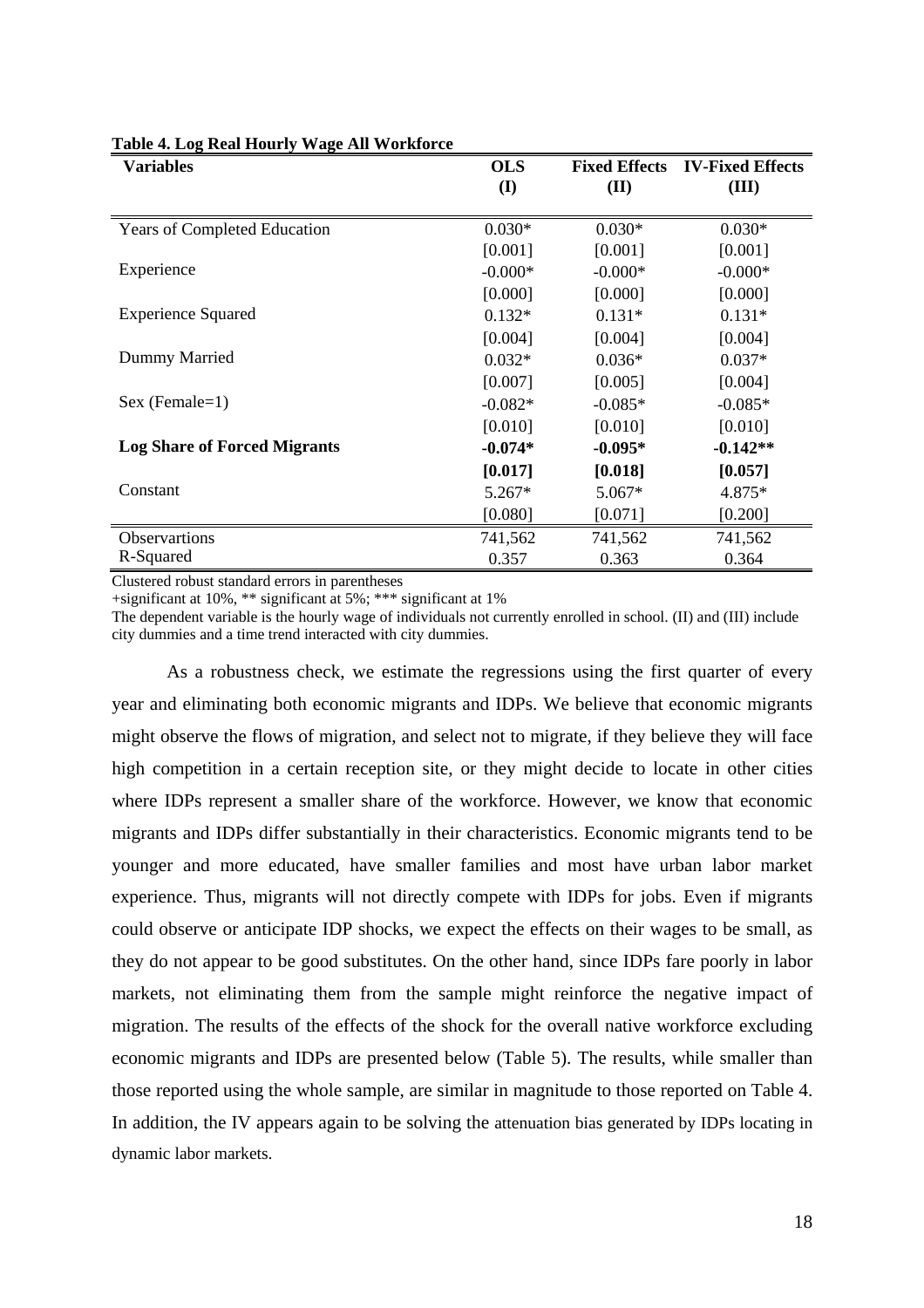| <b>Variables</b>                    | <b>OLS</b>   |           | <b>Fixed Effects IV-Fixed Effects</b> |
|-------------------------------------|--------------|-----------|---------------------------------------|
|                                     | $\mathbf{I}$ | (II)      | (III)                                 |
| <b>Years of Completed Education</b> | $0.032*$     | $0.031*$  | $0.031*$                              |
|                                     | [0.001]      | [0.001]   | [0.001]                               |
| Experience                          | $-0.000*$    | $-0.000*$ | $-0.000*$                             |
|                                     | [0.000]      | [0.000]   | [0.000]                               |
| <b>Experience Squared</b>           | $0.132*$     | $0.131*$  | $0.132*$                              |
|                                     | [0.004]      | [0.004]   | [0.004]                               |
| Dummy Married                       | $0.039*$     | $0.043*$  | $0.044*$                              |
|                                     | [0.008]      | [0.005]   | [0.005]                               |
| $Sex (Female=1)$                    | $-0.077*$    | $-0.080*$ | $-0.080*$                             |
|                                     | [0.013]      | [0.013]   | [0.013]                               |
| <b>Log Share of Forced Migrants</b> | $-0.063*$    | $-0.083*$ | $-0.109*$                             |
|                                     | [0.015]      | [0.008]   | [0.034]                               |
| Constant                            | 5.296*       | $5.115*$  | $5.004*$                              |
|                                     | [0.080]      | [0.019]   | [0.127]                               |
| Observartions                       | 190,870      | 190,870   | 189,388                               |
| R-Squared                           | 0.366        | 0.373     | 0.374                                 |

#### **Table 5. Log Hourly Wage - All Native Workforce**

Clustered robust standard errors in parentheses

\*\*\* significant at 10%; \*\* significant at 5%; \* significant at 1%

The dependent variable is the hourly wage of individuals not currently enrolled in school. (II) and (III) include city dummies and a time trend.

 Table 6 shows the estimations by gender. As stated before, displaced women are better suited to compete in urban labor markets as their labor experience is more akin to some urban low skilled occupations. Upon arrival to cities, the participation of female IDPs in the labor market may be larger. Graph 3 shows that, in addition, the assimilation of female IDPs, in contrast to male IDPs, is greater. Since time of arrival, there is a sharp increase in the hours worked for female, while for men the hours worked remain constant. The difference in the two distributions of hours worked is statistically significant for female IDPs, implying larger degree of substitutability with other unskilled females in urban labor markets.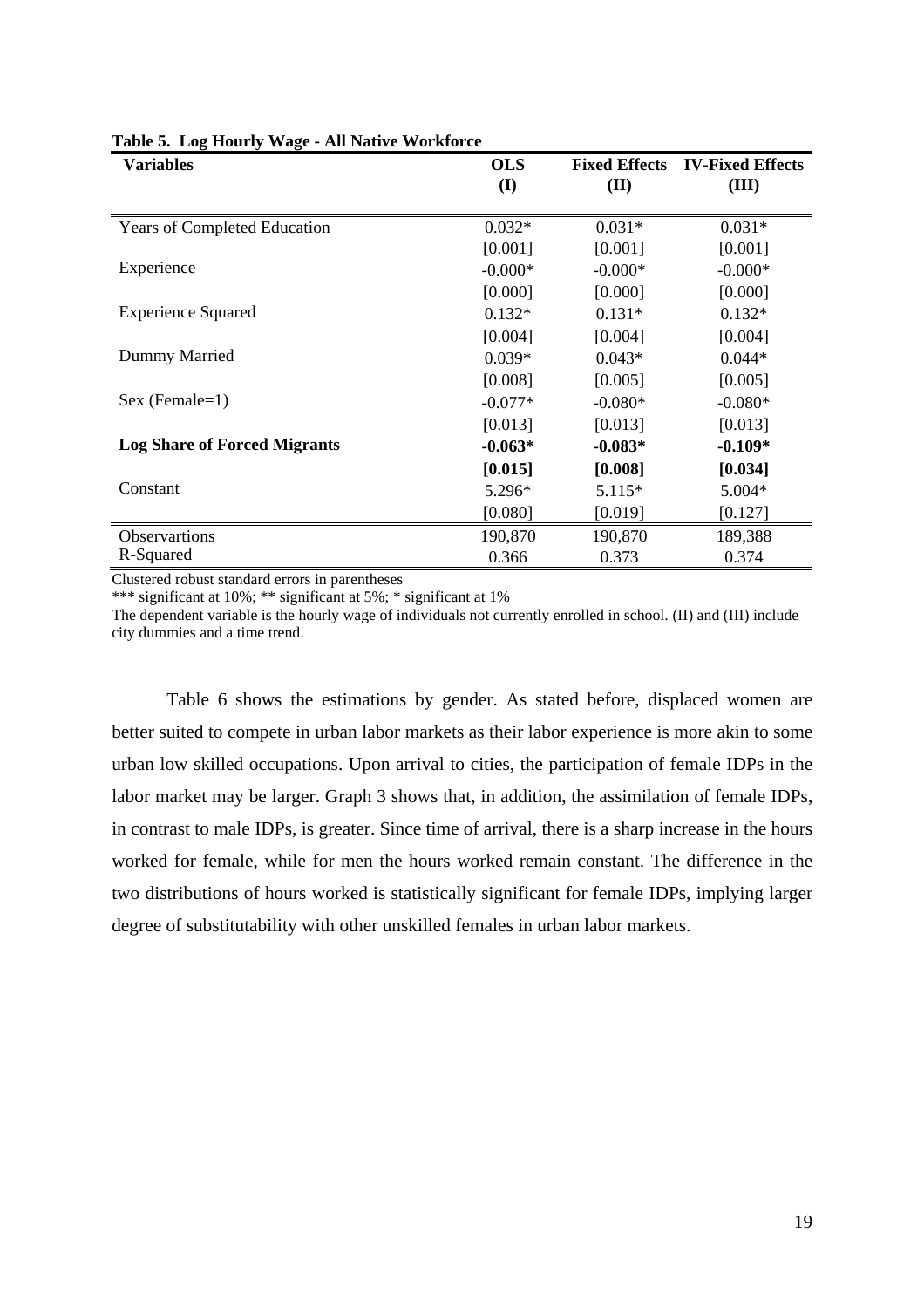

**Graph 3. Hours worked per week by gender – recent and earlier migrants** 

Source: Authors' calculations based on ECH 2001-2005.

 The results corroborate this by suggesting a larger effect on female wages, which presumably is a consequence of a greater degree of assimilation of females to cities. The effect on wages appears to be larger for females as for males: a 10 percent increase in the IDP shock reduces female wages by 1.63 percent, and male wages by 1.24 percent. We believe this is evidence of a greater degree of assimilation of female IDPs to urban labor markets, and of a female competitive advantage in urban labor market jobs.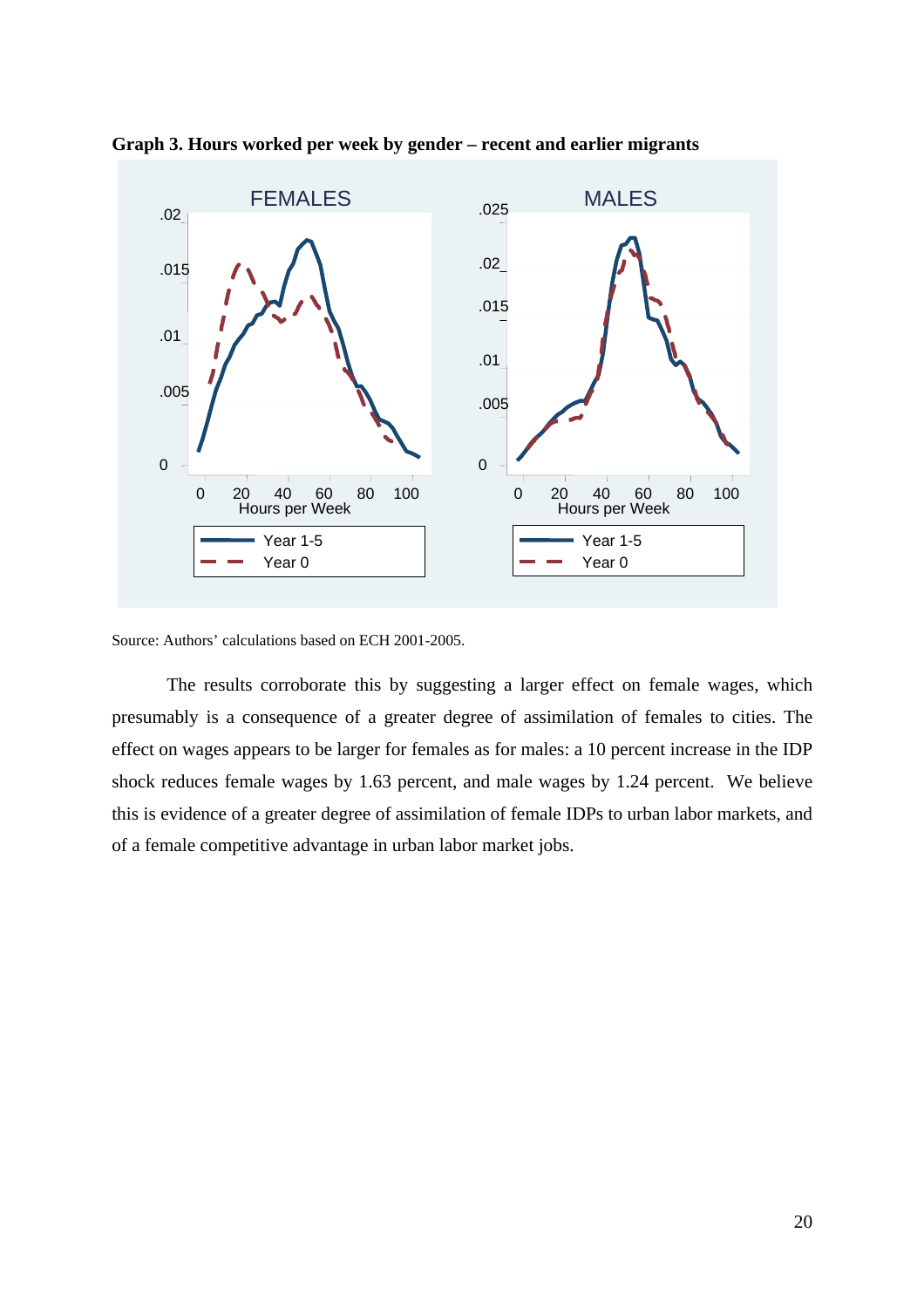|                                             | <b>OLS</b> | <b>Fixed Effects</b> | <b>IV-Fixed</b><br><b>Effects</b> |
|---------------------------------------------|------------|----------------------|-----------------------------------|
|                                             | (I)        | (II)                 | (III)                             |
| <b>Females Log share of forced migrants</b> | $-0.100*$  | $-0.162*$            | $-0,163$                          |
|                                             | [0.020]    | [0.018]              | [0.104]                           |
| <b>Observations</b>                         | 329,251    | 329,251              | 329,251                           |
| R-Squared                                   | 0.317      | 0.324                | 0.325                             |
| Males Log share of forced migrants          | $-0.061*$  | $-0.073*$            | $-0.124*$                         |
|                                             | [0.018]    | [0.021]              | [0.036]                           |
| <b>Observations</b>                         | 412,311    | 412,311              | 412,311                           |
| R-Squared                                   | 0.391      | 0.397                | 0.399                             |

#### **Table 6. Log Real Hourly Wage: Females and Males**

Clustered robust standard errors in parentheses

\*\*\* significant at 10%; \*\* significant at 5%; \* significant at 1%

The dependent variable is the hourly wage of individuals not currently enrolled in school. (I), (II) and (III) control for potential experience, potential experience squared, years of completed schooling, and a marital status dummy. (II) and (III) include city dummies and a time trend interacted with city dummies.

 Because IDPs have low human capital, an inadequate experience for urban markets, and are similar to informal workers, they will most likely join the informal sector upon arrival. This implies that they will disproportionally affect the informal workforce, as they will be competing more directly with them for jobs. The results for only informal workers, and informal workers differentiated by gender are presented in Table 7. For purposes of estimating consistently the number of informal workers, we restrict the sample to the second quarter of every year for the ECH as information on informality is only collected for these periods.

 Our results indicate that the effect of the IDP shock falls disproportionately on informal workers. An increment of 10 percent in the share of IDPs over the working age population will generate a real wage decline of 3.02 percent. As expected, since IDPs are better substitutes of informal workers, the impact will be greater than for other workers. This is exacerbated by the fact that the informal sector is not constrained by the minimum wage legislation; thus, an inflow of less skilled workers, with presumably a low reservation wage, will exert a high impact on wages as the results show.

This impact is larger for female informal workers, who appear to carry most of the burden from the migrant inflows. While a 10 percent increase in the share of displaced cause a 2.63 percent fall in wages for male informal workers, for female informal workers this fall is 3.06 percent. These results further support our hypothesis: the best substitutes for IDPs are informal workers, and thus this will be the sector most severely affected by the forced migration flows.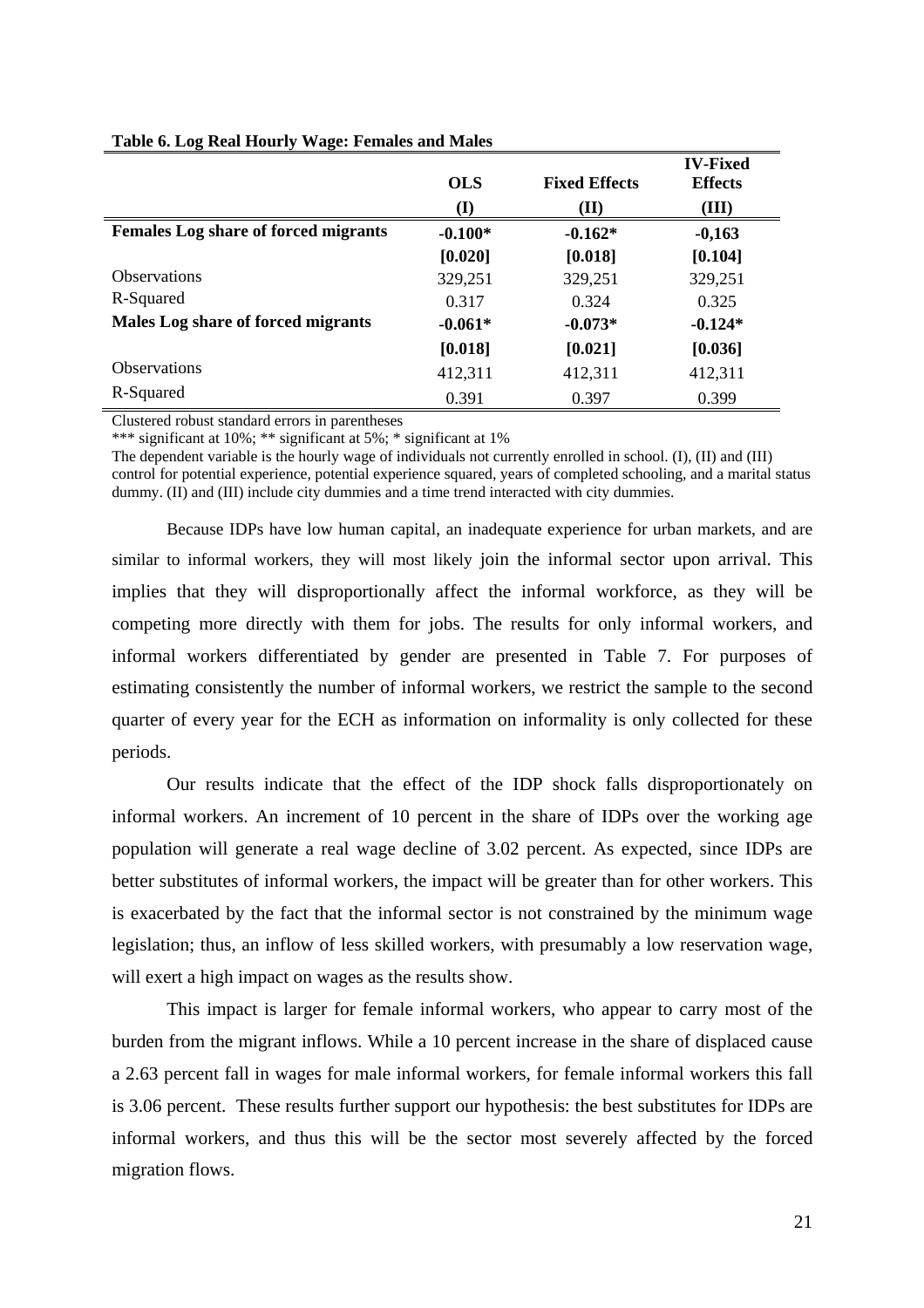|                                      | <b>OLS</b> | <b>Fixed Effects</b> | <b>IV-Fixed Effects</b> |
|--------------------------------------|------------|----------------------|-------------------------|
|                                      | $\rm (I)$  | (II)                 | (III)                   |
| Log share of migrants                | $-0.077*$  | $-0.147*$            | $-0.302*$               |
|                                      | [0.018]    | [0.023]              | [0.095]                 |
| <b>Observations</b>                  | 120,756    | 120,756              | 120,756                 |
| R-Squared                            | 0.167      | 0.176                | 0.177                   |
| <b>Females Log share of migrants</b> | $-0.100*$  | $-0.162*$            | $-0.306**$              |
|                                      | [0.018]    | [0.010]              | [0.104]                 |
| <b>Observations</b>                  | 55,026     | 55,026               | 54,663                  |
| R-Squared                            | 0.108      | 0.12                 | 0.12                    |
| <b>Males Log share of migrants</b>   | $-0.053**$ | $-0.136*$            | $-0.263***$             |
|                                      | [0.021]    | [0.037]              | [0.137]                 |
| Observations                         | 66,522     | 66,522               | 66,076                  |
| R-Squared                            | 0.229      | 0.24                 | 0.241                   |

|                                   |  |  |  |  | Table 7. Log Real Hourly Wage - Informal Workers: overall sample and differentiated by |  |
|-----------------------------------|--|--|--|--|----------------------------------------------------------------------------------------|--|
| gender                            |  |  |  |  |                                                                                        |  |
| <b>(Second Quarter 2001-2005)</b> |  |  |  |  |                                                                                        |  |

Clustered robust standard errors in parentheses

\*\*\* significant at 10%; \*\* significant at 5%; \* significant at 1%

The dependent variable is the hourly wage of individuals not currently enrolled in school. (I), (II) and (III) control for potential experience, potential experience squared, years of completed schooling, and a marital status dummy. (II) and (III) include city dummies and a time trend interacted by city dummies.

 In the formal sector the effects of the migration shock on wages are zero, this is due to the fact that wages cannot drop below the minimum wage and therefore the adjustment may be in quantities rather than in prices. As shown in Table 8, the effect of forced migrants inflows is not statistically different from zero when we use IV. The effect of the shock was also evaluated by gender; however the results suggest that the shock will have no effect on wages of both males and females that work for the formal sector. The results are shown in the following table.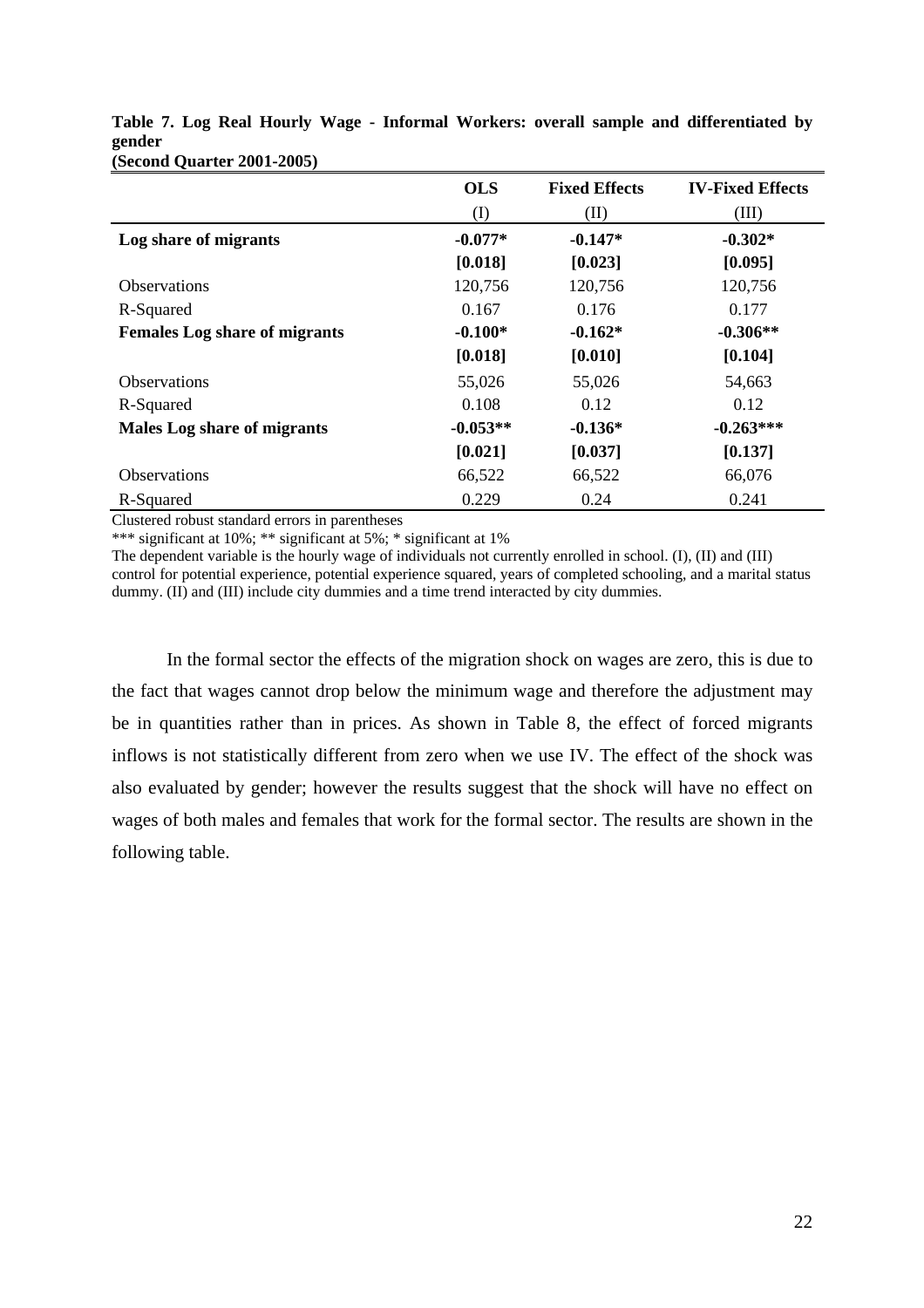|                                      |            |                      | <b>IV-Fixed</b> |
|--------------------------------------|------------|----------------------|-----------------|
|                                      | <b>OLS</b> | <b>Fixed Effects</b> | <b>Effects</b>  |
|                                      | (I)        | (II)                 | (III)           |
| Log share of migrants                | $-0.082*$  | $-0.093*$            | $-0.143$        |
|                                      | [0.014]    | [0.007]              | [0.101]         |
| <b>Observations</b>                  | 45,350     | 45,350               | 45,350          |
| R-Squared                            | 0.506      | 0.513                | 0.514           |
| <b>Females Log share of migrants</b> | $-0.069*$  | $-0.134*$            | $-0.183$        |
|                                      | [0.016]    | [0.012]              | [0.113]         |
| <b>Observations</b>                  | 27,221     | 27,221               | 27,221          |
| R-Squared                            | 0.44       | 0.448                | 0.449           |
| <b>Males Log share of migrants</b>   | $-0.079*$  | $-0.071*$            | $-0.164$        |
|                                      | [0.014]    | [0.011]              | [0.103]         |
| Observations                         | 25,566     | 25,566               | 25,566          |
| R-Squared                            | 0.506      | 0.513                | 0.514           |

**Table 8. Log Real Hourly Wage - Formal Workers: overall sample and differentiated by gender (Second Quarter 2001-2005)**

Clustered robust standard errors in parentheses

\*\*\* significant at 10%; \*\* significant at 5%; \* significant at 1%

The dependent variable is the hourly wage of individuals not currently enrolled in school. (I), (II) and (III) control for potential experience, potential experience squared, years of completed schooling, and a marital status dummy. (II) and (III) include city dummies and a time trend interacted by city dummies.

In order to estimate the effect of the IDP shock on labor quantities, we estimate regressions for the probability of participating in the labor force, of being employed, and of being unemployed. The first stage for the quantity regressions are presented in Table A4. Table 9 shows the results. Besides reducing wages, the share of migrants decreases labor force participation and unemployment, while employment increases. However, the impact is not statistically significant for any of the three labor outcomes. As displaced persons are substitutes of informal workers, the impact on quantities may only emerge in informal markets. Thus, the aggregated impact on quantities may be concealing this fact.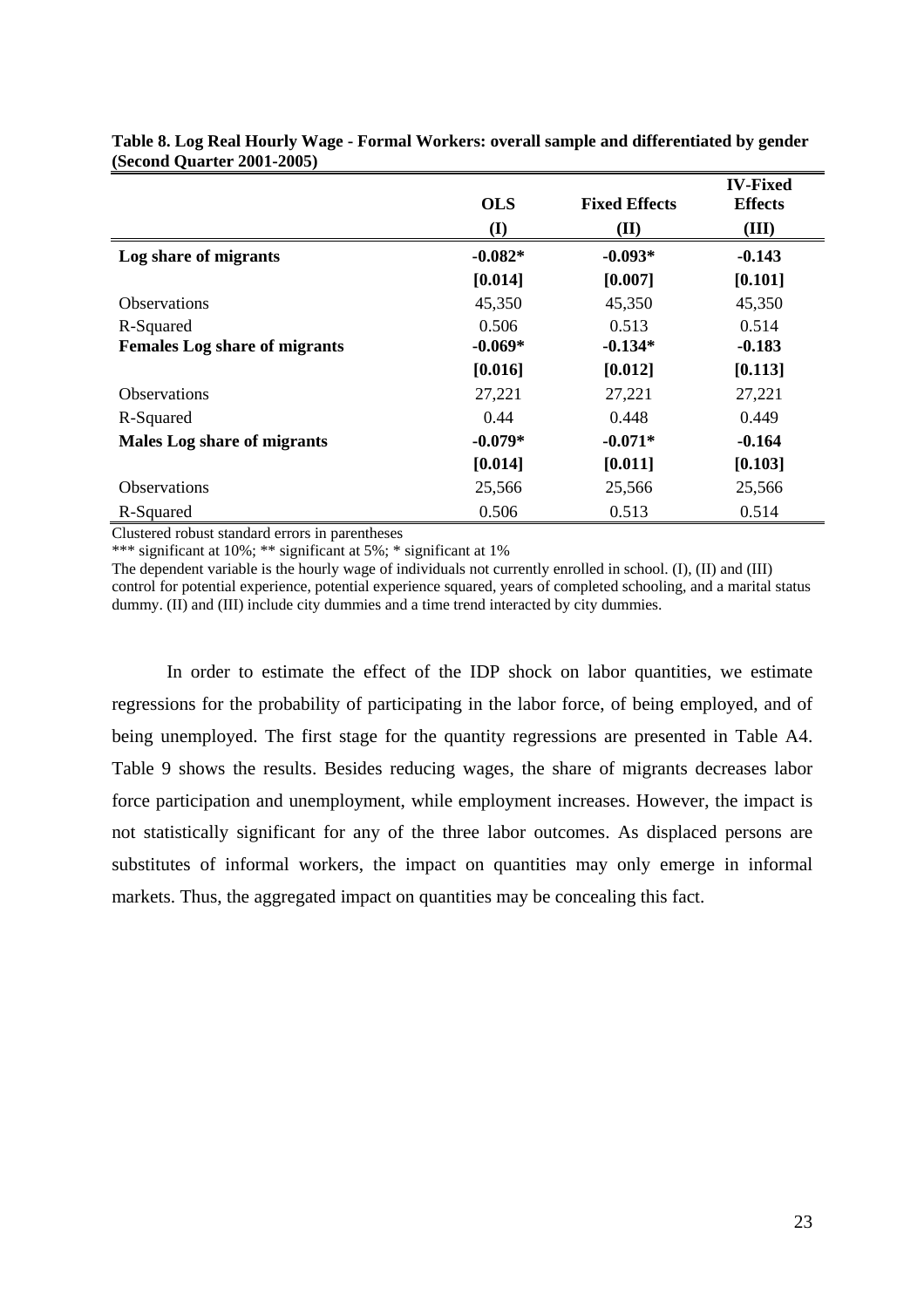| <b>Variables</b>                     | <b>IV-LPM</b>        | <b>IV-LPM</b>     | <b>IV-LPM</b> |
|--------------------------------------|----------------------|-------------------|---------------|
|                                      | <b>Labor Force</b>   | <b>Employment</b> | Unemployment  |
|                                      | <b>Participation</b> |                   |               |
| Log share of migrants                | $-0.010$             | 0.003             | $-0.022$      |
|                                      | [0.032]              | [0.033]           | [0.013]       |
| <b>Observations</b>                  | 1,495,603            | 1,487,965         | 984,645       |
| R-Squared                            | 0.289                | 0.221             | 0.024         |
| <b>Females Log share of migrants</b> | $-0.024$             | 0.002             | $-0.012$      |
|                                      | [0.024]              | [0.042]           | [0.024]       |
| Observations                         | 834,858              | 806,810           | 459,752       |
| R-Squared                            | 0.205                | 0.157             | 0.028         |
| <b>Males Log share of migrants</b>   | 0.014                | 0.004             | $-0.026**$    |
|                                      | [0.044]              | [0.024]           | [0.009]       |
| Observations                         | 660,745              | 681,155           | 524,893       |
| R-Squared                            | 0.439                | 0.305             | 0.028         |

**Table 9. Instrumental variable estimations – Probability of participating in the labor force, being employed and being unemployed** 

Robust standard errors in parentheses

\*\*\* significant at 10%; \*\* significant at 5%; \* significant at 1%

The dependent variable are a dummy variable indicating if the individual participates in the labor force, is employed, or is unemployed. (I), (II) and (III) control for potential experience, potential experience squared, years of completed schooling, and a marital status dummy. We include city dummies and a time trend interacted with city dummies for (II) and (III).

The exogenous supply shift produced by the IDPs also contributed to an expansion in the informal sector. The results for employment rates presented in Table 10 reveal that the shock not only produced a significant drop in wages, but also quantity adjustments. As expected, employment increases in both the informal and the formal sector. However, the expansion in the informal sector is much larger than in the formal sector: a 10 percent increase in the share of IDPs over the workforce, increases the probability of being employed in the formal sector by 0.18 percent and in the informal sector by 0.27 percent. The impact diverges for female and male workers. While employment in the formal sector increases for females, employment in the informal sector increases significantly for males. .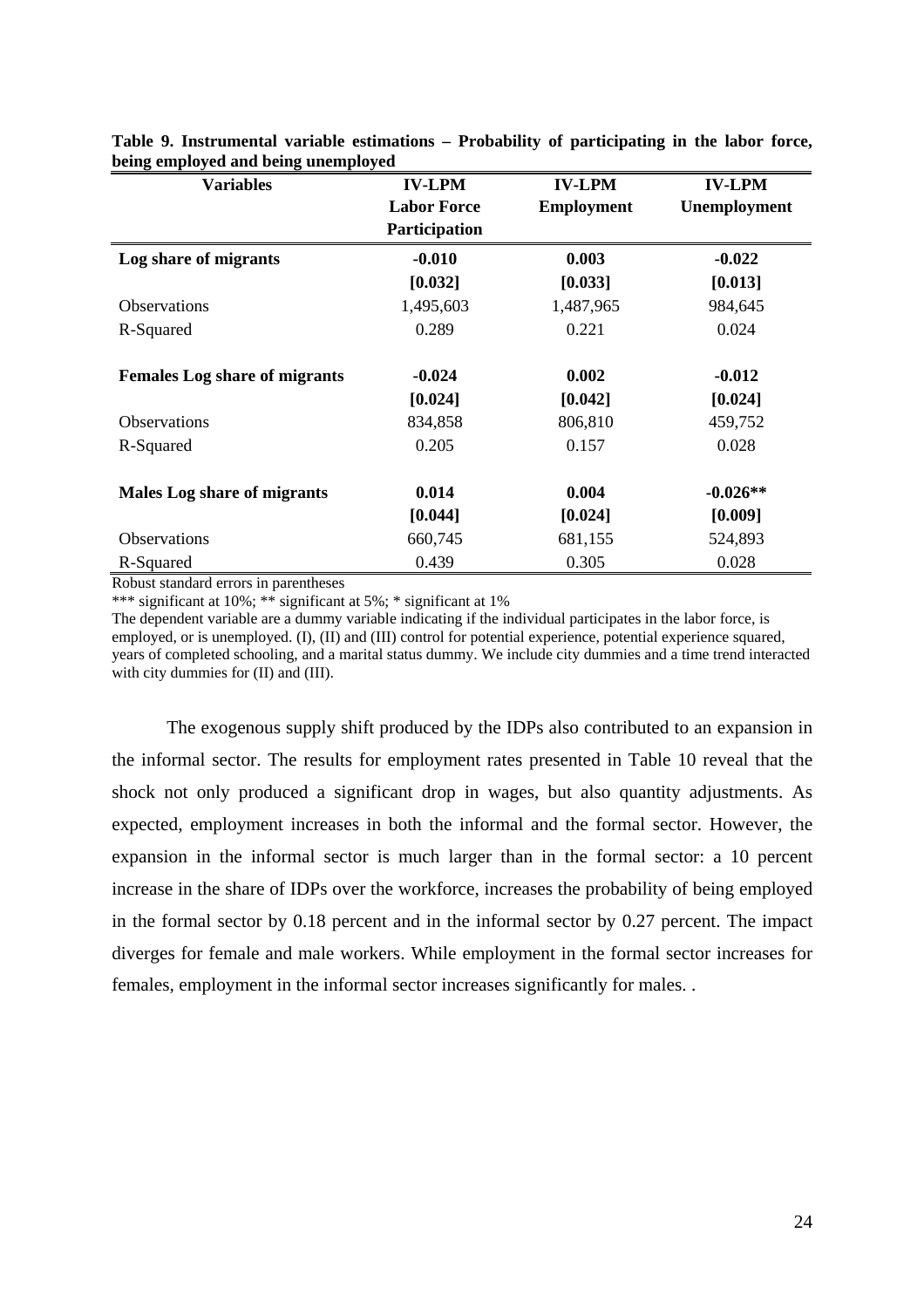|                                      | <b>Formal sector</b> | Informal sector |
|--------------------------------------|----------------------|-----------------|
| Log share of migrants                | $0.018*$             | $0.027*$        |
|                                      | [0.004]              | [0.005]         |
| <b>Observations</b>                  | 241,416              | 255,719         |
| R-Squared                            | 0.195                | 0.142           |
| <b>Females Log share of migrants</b> | $0.017*$             | 0.007           |
|                                      | [0.003]              | [0.004]         |
| <b>Observations</b>                  | 112,699              | 118,845         |
| R-Squared                            | 0.225                | 0.166           |
| <b>Males Log share of migrants</b>   | 0.010                | $0.042*$        |
|                                      | [0.006]              | [0.007]         |
| <b>Observations</b>                  | 128,717              | 136,874         |
| R-Squared                            | 0.178                | 0.125           |

#### **Table 10. Employment in the formal and informal sector - by gender**

Robust standard errors in parentheses

\*\*\* significant at 10%; \*\* significant at 5%; \* significant at 1%

The dependent variable is a dummy variable indicating if the individual works in the formal/informal sector. (I), (II) and (III) control for potential experience, potential experience squared, years of completed schooling, and a marital status dummy. We include city dummies and a time trend interacted with city dummies for (II) and (III).

The total effects of forced migration are sizeable. Between 2001 and 2005, displacement inflows increased by 200%. The total effects on wages are quantities from such increase, for the point estimates statistically significant, are presented in Table 11. As a consequence of forced displacement, overall wages fall by 28.4 percent, with wages for male workers decreasing by 24.8%. The impact on wages is driven by a sharp drop of informal wages equivalent to about 60 percent, with a sharper fall for female workers (61.2%) than for male (52.6%). The effect on employment and the expansion of the informal sector seems less substantial. As a result of an expansion in the labor supply, formal employment for female workers increases by 3.4 percent in a period of 5 years. Displacement flows contributed by 5.4 percent on the expansion of the informal sector in Colombia.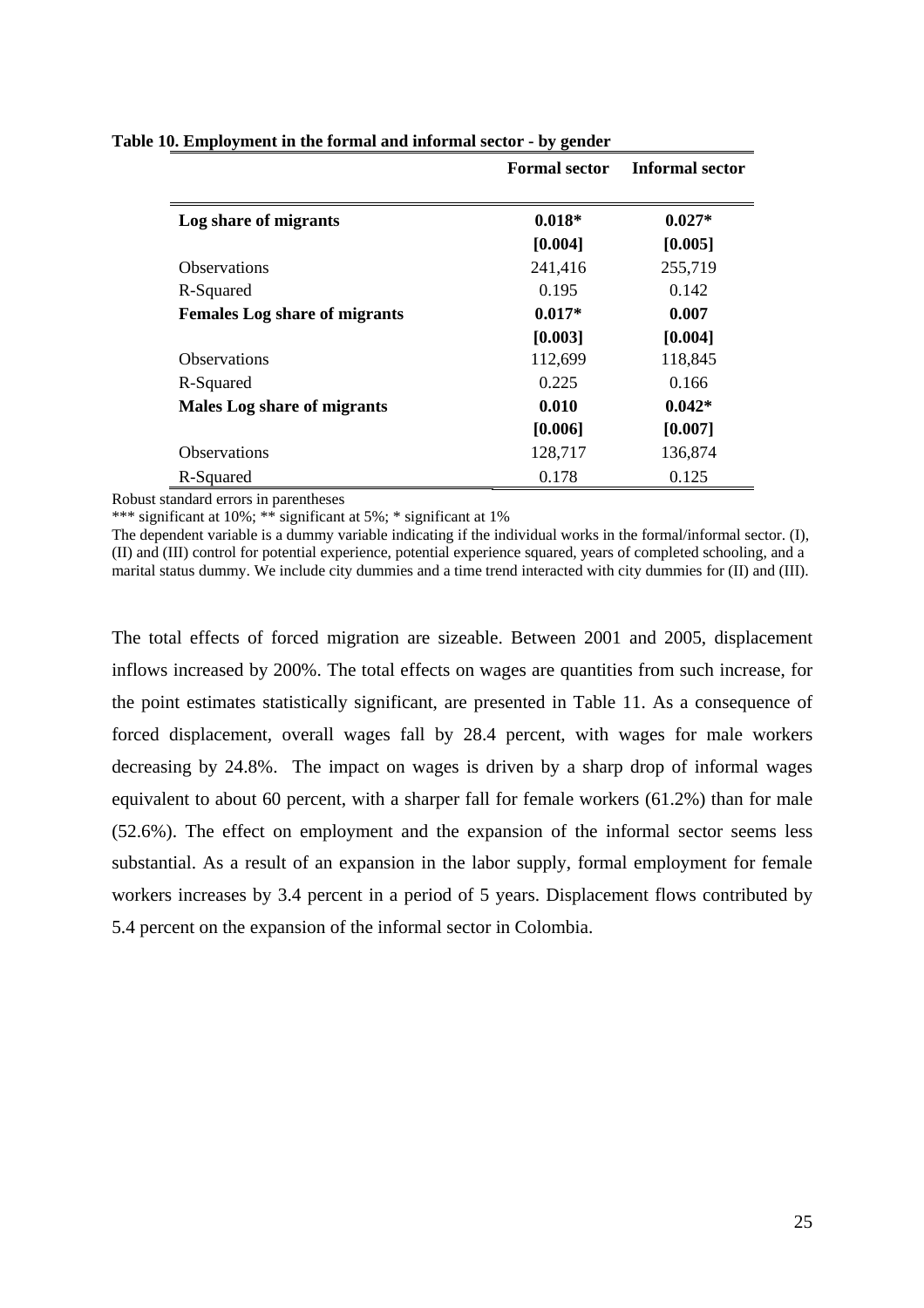|                                        |                    | <b>Aggregated</b> |
|----------------------------------------|--------------------|-------------------|
| <b>Impact</b>                          | <b>Coefficient</b> | <b>Effect</b>     |
| Hourly wages - total workforce         | $-0.142$           | $-28.4%$          |
| Hourly wages - male workers            | $-0.124$           | $-24.8%$          |
| Hourly wages - informal workers        | $-0.302$           | $-60.4%$          |
| Hourly wages - female informal workers | $-0.306$           | $-61.2%$          |
| Hourly wages - male informal workers   | $-0.263$           | $-52.6%$          |
| Formal employment - female workers     | 0.017              | 3.4%              |
| Informal employment                    | 0.027              | 5.4%              |
| Informal employment - male workers     | 0.042              | 8.4%              |

**Table 11. Aggregated effects of forced displacement** 

The results show the supply shock produce a large effect on labor outcomes. Given the market segmentation, adjustments to the exogenous labor supply shock arise for wages and quantities. Wages fall about 1.4 percent for the native workforce for a 10 percent increase in the IDP share; wages for the informal sector drop by 3.06 percent; and employment increases by 2.6 percentage points. These estimates are larger than other papers that estimate the impact for labor markets in developed countries, where markets adjust rapidly to the shock and thus mitigate the effect. In contrast to labor markets in developed countries, the Colombian markets are plagued with rigidities that accentuate the negative impact of the shock. In addition, the effect of the shock falls disproportionately upon the most vulnerable groups of the population: informal and female workers. The large inflows of IDPs are producing a large negative distributive impact, which is exacerbating the effect stemming from the conflict.

#### **V. Conclusion**

This paper presents evidence on the effect of large exogenous supply shocks on labor market outcomes. The paper builds on a large group of papers that undertake similar approaches. However, we contribute in three respects. First, we use forced displacement produced by the civil conflict in Colombia as a natural experiment. The large immigration flows generated by forced migration are not related to labor conditions in the host city, but are the result of heightened attacks against the civilian population in the origin city. Second, we use a robust instrument: the massacres perpetuated by armed groups in each municipality weighted by distance to the destination site. While massacres explain the outflows of population from rural areas, distance to destination municipalities determine which city is selected by the displaced population for the final destination. Third, this is the first paper that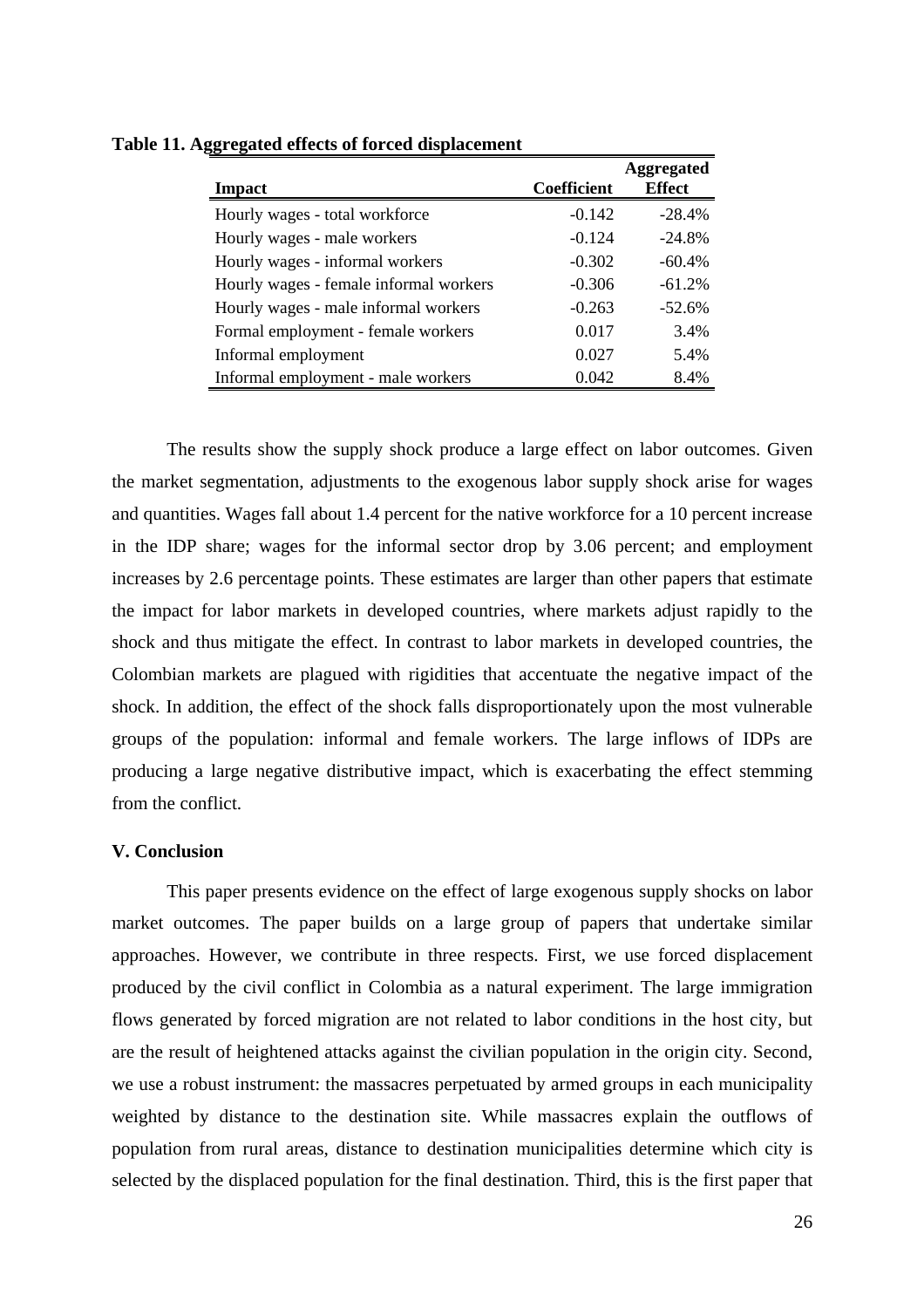examines the impact of immigration on local labor markets of a developing country. Contrary to labor markets in developed countries, the excessive regulations produce inflexibility in labor markets, impeding a smooth adjustment when a shock arises. Our results suggest that the effect of a large inflow of less skilled workers is large. Not only do wages decline significantly, but quantity adjustments accentuate the effect. The point estimate from a 10 percent increase in the share of IDP migrants ranges from one to a little more than three percent.

We find that low skilled workers appear to be the most severely affected by the shift in the supply of labor, As the burden of the shock falls disproportionately on informal workers, which are directly competing for jobs with IDPs. In particular, informal female workers face the largest impact. Other papers in the literature of migration, suggest that particular groups are at a disadvantage, as they appear to be closer substitutes for migrants. Borjas, Grogger and Hanson (2006) findings suggest that the bulk of the effects of increasing immigration are borne by African Americans, as increased immigration has reduced not only their wages, but also the employment opportunities in the legal economy. Similarly, our results suggest a great expansion of the informal economy, accompanied by a large decline in wages in this sector.

 The distributive impact of the displacement is considerable. On the one hand, forced migrants faced large welfare losses stemming for the displacement process. On the other, the large inflows of these displaced population is affecting mostly vulnerable groups of the population. Besides contributing by further providing evidence on the impact of exogenous labor supply shifts, this paper shows the detrimental impact of civil conflict on its victims and on labor markets.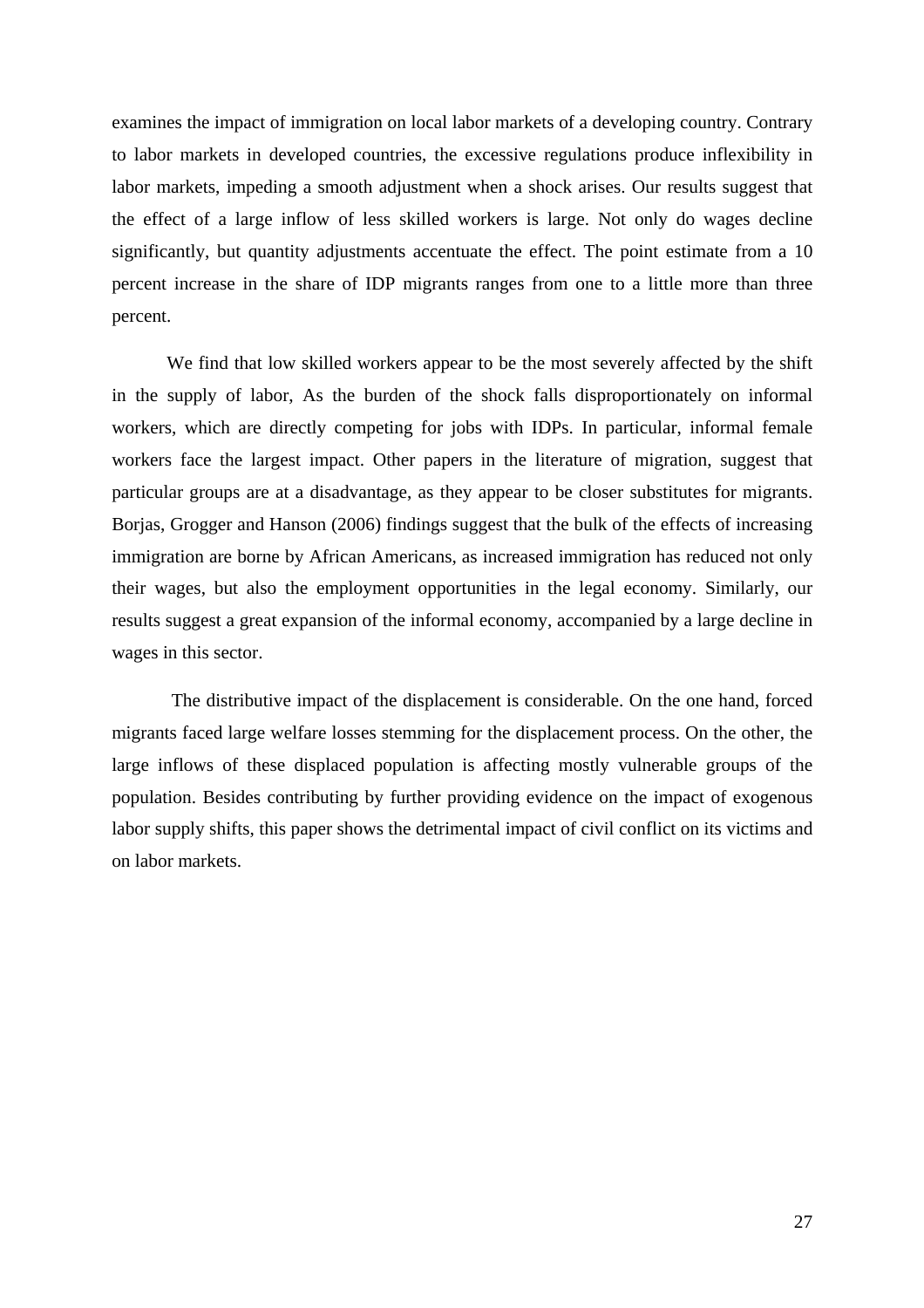#### **References**

- Altonji, Joseph. and David. Card (1989). *The Effects of Immigration on the Labor Market Outcomes of Less-Skilled Natives*. NBER Working Paper No. 256.
- Angrist, Joshua and Adriana Kugler (2003). "Protective or Counter-Productive? Labour Market Institutions and the Effect of Immigration on EU Natives," *Economic Journal*, 113: F302-F331.
- Arango, Carlos A. and Angélica Pachón, (2004). *Minimum Wage in Colombia: Holding the Middle with a Bite on the Poor.* Borradores de Economía, Banco de la República, No. 280.
- Bell, Linda A. (1997) "The Impact of Minimum Wages in Mexico and Colombia", *Journal of Labour Economics,* 15(3): 103-135.
- Bernal, R. and Mauricio Cárdenas (2003). *Determinants of Labor Demand in Colombia:*  1976-1996. NBER Working Paper 10077
- Borjas, George (2005). *Native Internal Migration and the Labor Market Impact of Immigration*, NBER Working Paper No. 11610.
- Borjas, George, Richard Freeman and Lawrence Katz (1996). "Searching for the Effect of Immigration on the Labor Market," *American Economic Review*, 86(2): 246-251.
- Borjas, George, Jeffrey Grogger and Gordon Hanson. 2008. *Imperfect Substitution Between Immigrants and Natives: A Reappraisal*, NBER Working paper No. 13887.
- Borjas, George, Jeffrey Grogger and Gordon Hanson. 2006. *Immigration and African- American Employment Opportunities: the Response of Wages, Employment and Incarceration to Labor Supply Shocks*, NBER Working paper No. 12518.
- Borjas, George. J. (1994). "The Economics of Immigration". *Journal of Economic Literature*, 32(4): 1667-1717.
- Card, David (2007). *How Immigration Affects U.S. Cities*. Centre for Research and Analysis of Migration. Discussion Paper Series No.11/07.
- Card, David and John E. DiNardo (2000). "Do Immigrant Inflows Lead to Native Outflows?" *American Economic Review* 90.
- Card, David. (1990). "The Impact of the Mariel Boatlift on the Miami Labor Market" *Industrial and Labor Relations Review* 43 (1990): 245-257.
- Carrasco, Raquel., Juan.F. Jimeno, and A. Carolina Ortega (2008). "The Effect of Immigration on the Labor Market Performance of Native-Born Workers: Some Evidence from Spain". *Journal of Population Economics* 21:627-648.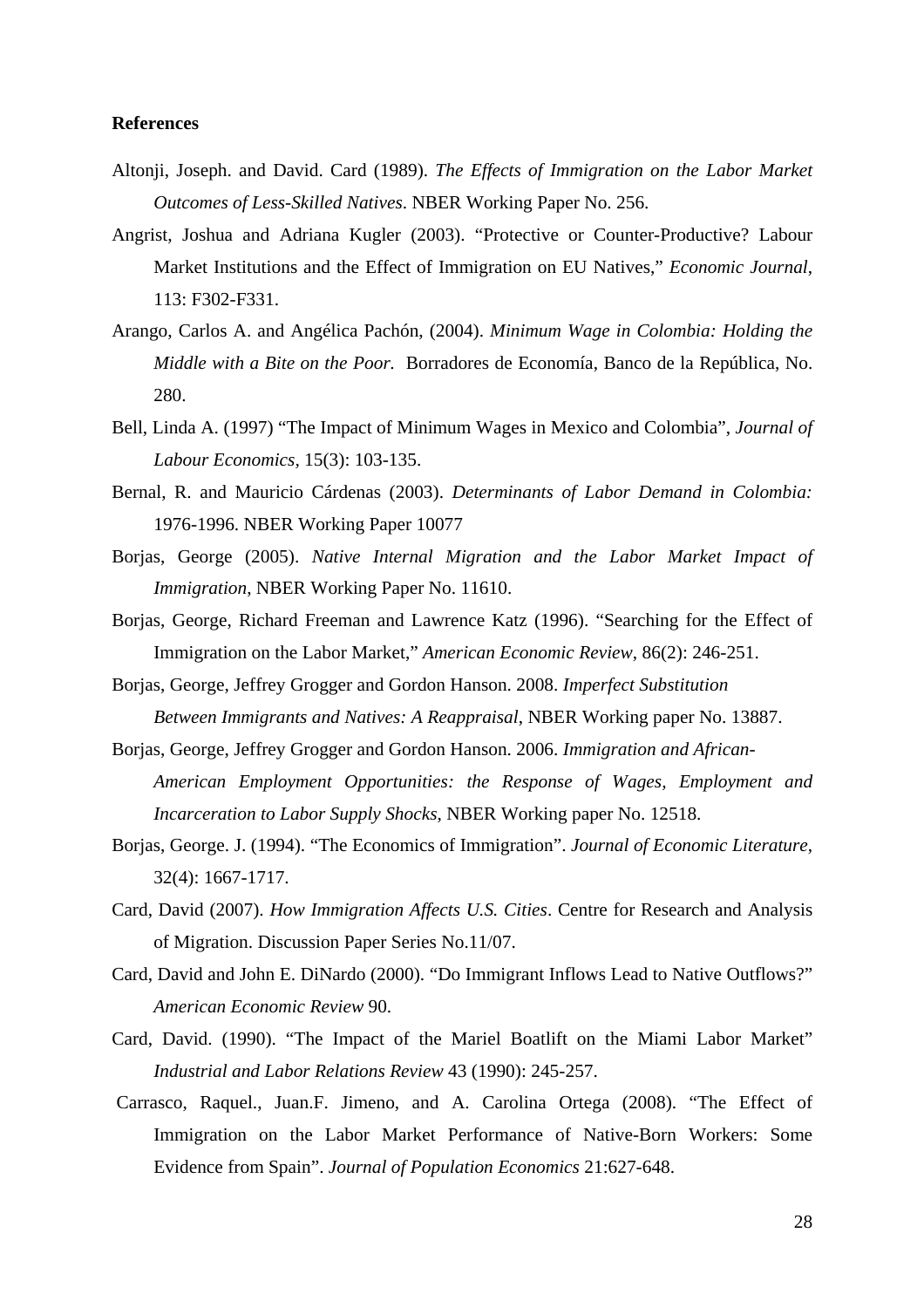- Carrington, William and DeLima, Pedro (1996). "The Impact of 1970s Repatriates from Africa on the Portuguese Labor Market," *Industrial and Labor Relations Review*, 49:330-347.
- Echeverry, J.C., N. Salazar y V. Navas (2001). *Nos parecemos al resto del mundo? El conflicto colombiano en el contexto internacional*. Archivos de Macroeconomía. Documento 143. Departamento Nacional de Planeación. Bogotá, Colombia.
- Stefanie Engel, and Ana M. Ibáñez (2007), "Displacement Due to Violence in Colombia: A Household Level Analysis". *Economic Development and Cultural Change* 55 (2): 335- 365.
- Friedberg, Rachel (2001). "The Impact of Mass Migration on the Israeli Labor Market," *Quarterly Journal of Economics*, 116(4): 1373-1408.
- Garay, Luis J. (2008). *Proceso nacional de verificación de los derechos de la población desplazada. Primer informe a la Corte Constitucional.* Comisión de Seguimiento a la Política Pública sobre el Desplazamiento Forzoso. Bogotá, Colombia.
- Gaviria, Alejandro (2004). *Ley 789 de 2002: ¿funcionó o no?* Documento CEDE No. 45- 2004. Department of Economics, Universidad de los Andes. Bogotá, Colombia.
- Hunt, Jennifer (1992). "The Impact of the 1962 Repratriates from Algeria on the French Labor Market," *Industrial and Labor Relations Review*, 45: 556-572.
- Ibáñez, Ana María and Andrea Velázquez (2008). *Identifying Victims from Civil Conflicts: An Evaluation of Forced Displaced Households in Colombia.* Mimeo.
- Ibáñez, Ana M. and Andrés Moya (2008). *Do Conflicts Create Poverty Traps? Asset Losses and Recovery for Displaced Households in Colombia*. Mimeo.
- Ibáñez, Ana M. and Andrés Moya (2007). *The Impact of Intra-State Conflict on Economic Welfare and Consumption Smoothing: Empirical Evidence for the Displaced Population in Colombia*. HiCN Working Paper No. 23.
- Kugler, Adriana and Yuksel Mutlu (2008). *Effects of Low-Skilled Immigration on U.S. Natives: Evidence from Hurricane Mitch***.** Mimeo.
- Kugler, Adriana and Maurice Kugler (2003). *The Labor Market Effects of Payroll Taxes in a Middle-Income Country: Evidence from Colombia.* IZA Discussion Papers No. 852.
- LaLonde, Robert and Robert Topel (1991). "Labor Market Adjustments to Increased Immigration," in John Abowd and Richard Freeman, eds., Immigration, Trade and Labor. Chicago: Chicago University Press.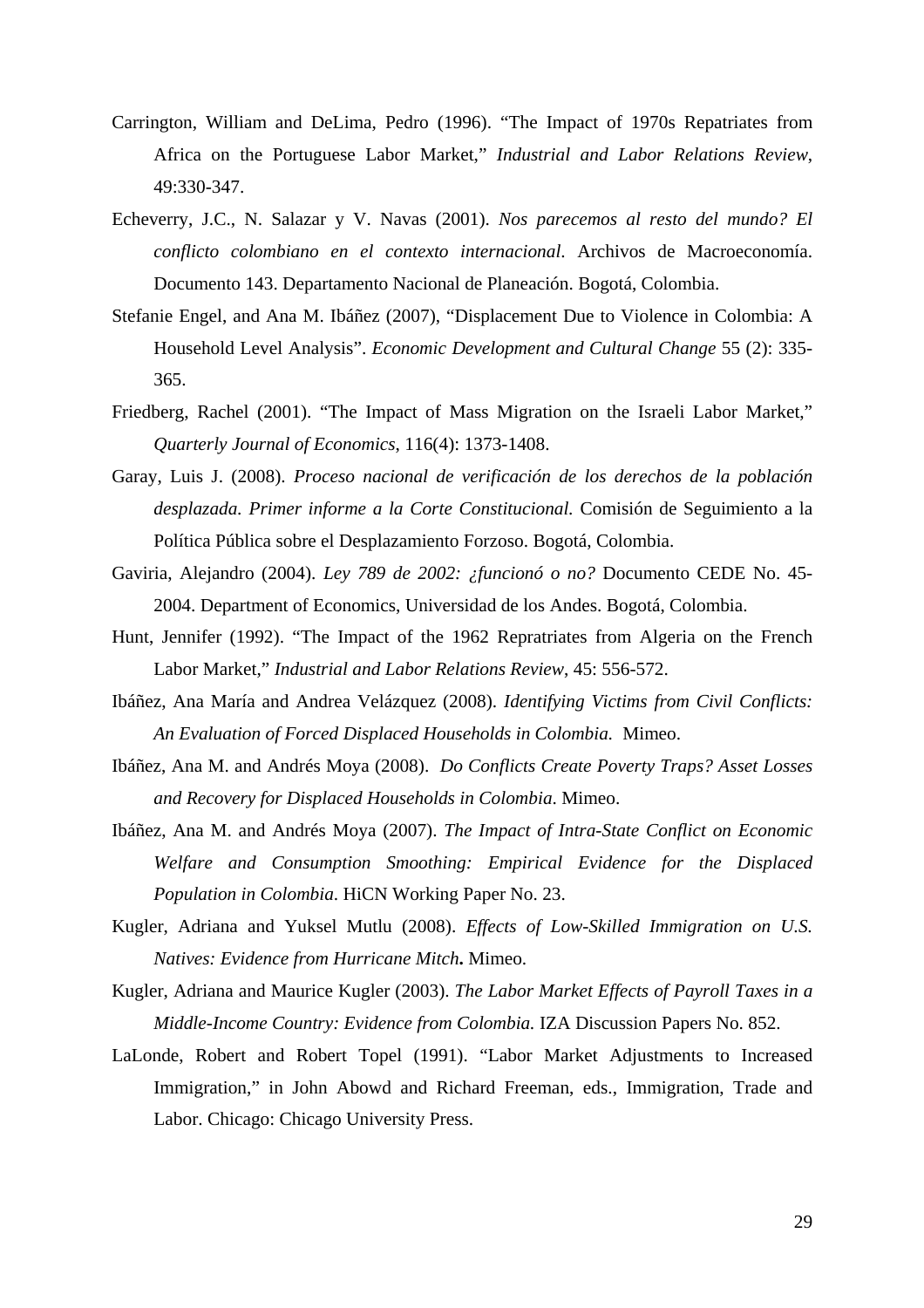- Lemos, Sara and Jonathan Portes (2008). *New Labor? The Impact of Migration from Central and Eastern European Countries on the UK Labor Market.* IZA Discussion Paper No. 3756.
- Maloney, William F and Jairo Nuñez Mendez (2003). *Measuring the Impact of Minimum Wages:Evidence from Latin America.* NBER Working Paper No. 9800
- Meertens, Donny. (1999). "Desplazamiento forzado y género: trayectorias y estrategias de reconstrucción vital" en Desplazados*, Migraciones Internas y Reestructuraciones Territoriales*. Universidad Nacional de Colombia. Bogotá, Colombia.
- Núñez, J. (2005). *Éxitos y fracasos de la reforma laboral en Colombia.* Documento CEDE 2005-43. Department of Economics, Universidad de los Andes. Bogotá, Colombia.
- Schoeni, Robert F. (1997). "The Effects of Immigrants on the Employment and Wages of Native Workers: Evidence from the 1970s and 1980s". Rand Working Paper.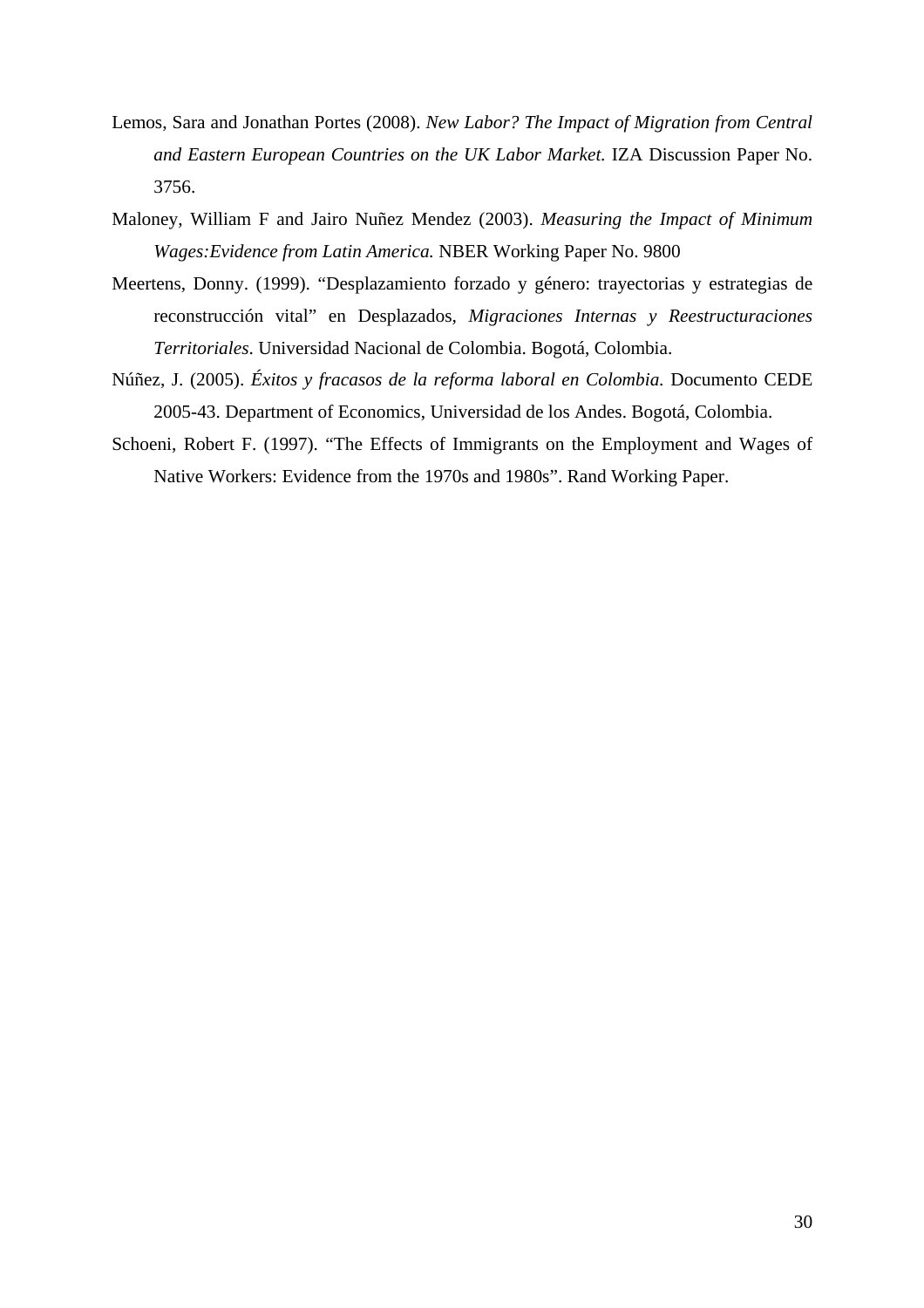#### **2. Definition of Local Labor Markets**

For the purpose of our analysis we consider the 13 largest metropolitan areas. Each metropolitan area is comprised of the following municipalities:

Medellín MSA: Medellín, Bello, Barbosa, Copacabana, La Estrella, Girardota, Itagüí, Caldas and Sabaneta.

Bucaramanga MSA: Bucaramanga, Floridablanca, Girón, and Piedecuesta.

Barranquilla MSA: Barranquilla, Puerto Colombia, Soledad , Malambo and Galapa.

Cúcuta MSA: Cúcuta, Villa del Rosario, Los Patios and El Zulia.

Pereira MSA: Pereira, Dosquebradas, and La Virginia.

Bogotá MSA: Bogotá, Soacha, Mosquera, Funza, Madrid, Chía, Cajicá, Cota, La Calera, Tenjo, Tabio, Sibaté, Zipaquira, and Facatativa.

Cali MSA: Cali, Palmira, Yumbo, Jamundí, Candelaria, La Cumbre Vijes and Florida.

Villavicencio MSA: Villavicencio, Apiay, Acacías, Guamal, Restrepo and Cumaral.

Cartagena MSA: Cartagena, Arjona, Clemencia, Mahates, María la Baja, San Estanislao, Santa Catalina, Santa Rosa, Turbaco and Villanueva.

Manizales MSA: Manizales, Neira, Chinchiná and Villamaría.

Ibagué MSA: Ibagué, el Salado, Buenos Aires, Cajamarca, Alvarado, Venadillo, Villa Restrepo, Piedras and Doima.

Montería MSA: Montería

Pasto MSA: Pasto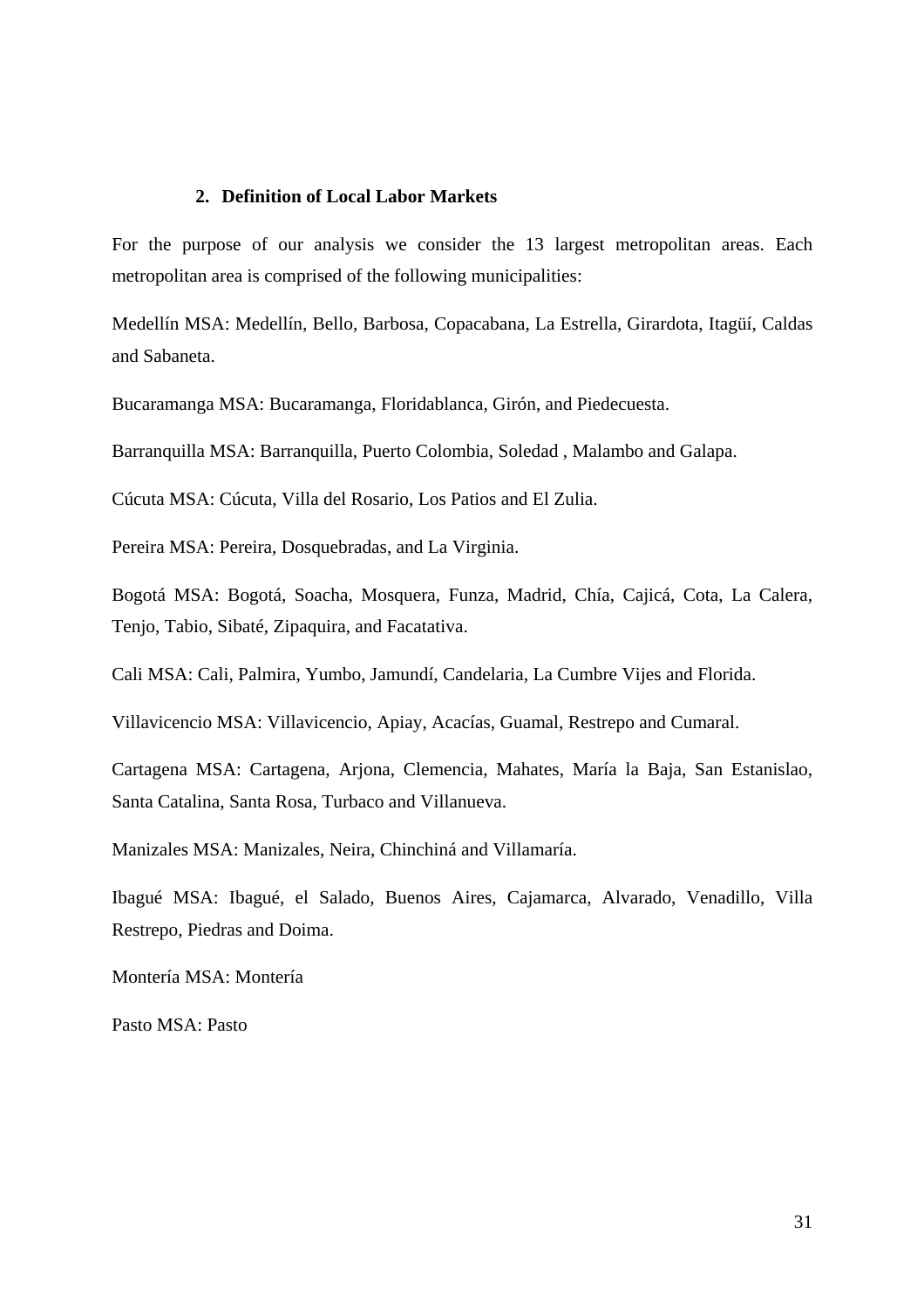#### **Table A1: First Stage Regressions**

|                                              | <b>All Workers</b>  |                   | <b>Males</b>               |                  | <b>Females</b>             |                   |
|----------------------------------------------|---------------------|-------------------|----------------------------|------------------|----------------------------|-------------------|
| LOG(SUM(Massacre Victims/Distance)/POB12-65) |                     | 0.05              |                            | 0.06             |                            | 0.05              |
| <b>SE</b>                                    |                     | $[0.0003861]$ *** |                            | $[0.000524]$ *** |                            | $[0.0005709]***$  |
| F-Test                                       | $F(66,741804) =$    |                   | $6060.24$ F(65,431619) =   |                  | $3842.99$ F(65,341462) =   | 2418.38           |
| Prob > F<br>$\equiv$                         |                     | $\Omega$          |                            | $\theta$         |                            | $\Omega$          |
| R <sub>2</sub>                               |                     | 0.94              |                            | 0.94             |                            | 0.94              |
|                                              |                     |                   |                            |                  |                            |                   |
|                                              | <b>All Formal</b>   |                   | <b>Formal Males</b>        |                  | <b>Formal Females</b>      |                   |
| LOG(SUM(Massacre Victims/Distance)/POB12-65) |                     | 0.12              |                            | 0.12             |                            | 0.12              |
| <b>SE</b>                                    |                     | $[0.0029451]$ *** |                            | [0.0038895]***   |                            | $[0.003647]***$   |
| F-Test                                       | $F(186, 45295) =$   |                   | $51906.81$ F(185, 25512) = |                  | $28830.99$ F(185, 27167) = | 31774.31          |
| Prob > F<br>$=$                              |                     | $\Omega$          |                            | $\mathbf{0}$     |                            | $\Omega$          |
| R <sub>2</sub>                               |                     | 0.97              |                            | 0.97             |                            | 0.97              |
|                                              |                     |                   |                            |                  |                            |                   |
|                                              | <b>All Informal</b> |                   | <b>Informal Males</b>      |                  | <b>Informal Females</b>    |                   |
| LOG(SUM(Massacre Victims/Distance)/POB12-65) |                     | 0.16              |                            | 0.17             |                            | 0.16              |
| <b>SE</b>                                    |                     | $[0.0012815]***$  |                            | $[0.001753]***$  |                            | $[0.0018796]$ *** |
| F-Test                                       | $F(186, 131483) =$  |                   | $40148.86$ F(185, 71835) = |                  | $19635.26$ F(185, 59463) = | 21408.24          |
| Prob > F<br>$=$                              |                     | 0                 |                            | $\mathbf{0}$     |                            | $\Omega$          |
| R <sub>2</sub>                               |                     | 0.98              |                            | 0.98             |                            | 0.98              |
|                                              |                     |                   |                            |                  |                            |                   |
|                                              | Participation       |                   | Employment                 |                  | Unemployment               |                   |
| LOG(SUM(Massacre Victims/Distance)/POB12-65) |                     | 0.05              |                            | 0.05             |                            | 0.05              |
| <b>SE</b>                                    |                     | $[0.0002719]$ *** |                            | $[0.0003321]***$ |                            | $[.0003321]$ ***  |
| F-Test                                       | $F(66,1495536) =$   |                   | $F(66,984578) =$           |                  | $F(66,984578) =$           |                   |
| Prob > F<br>$=$                              |                     | $\Omega$          |                            | $\theta$         |                            | $\Omega$          |
| R <sub>2</sub>                               |                     | 0.94              |                            | 0.94             |                            | 0.94              |

**Note:** For all regressions we do a Hausmann-Wu test comparing the IV estimates to the OLS estimates, to test for the validity of the instrument.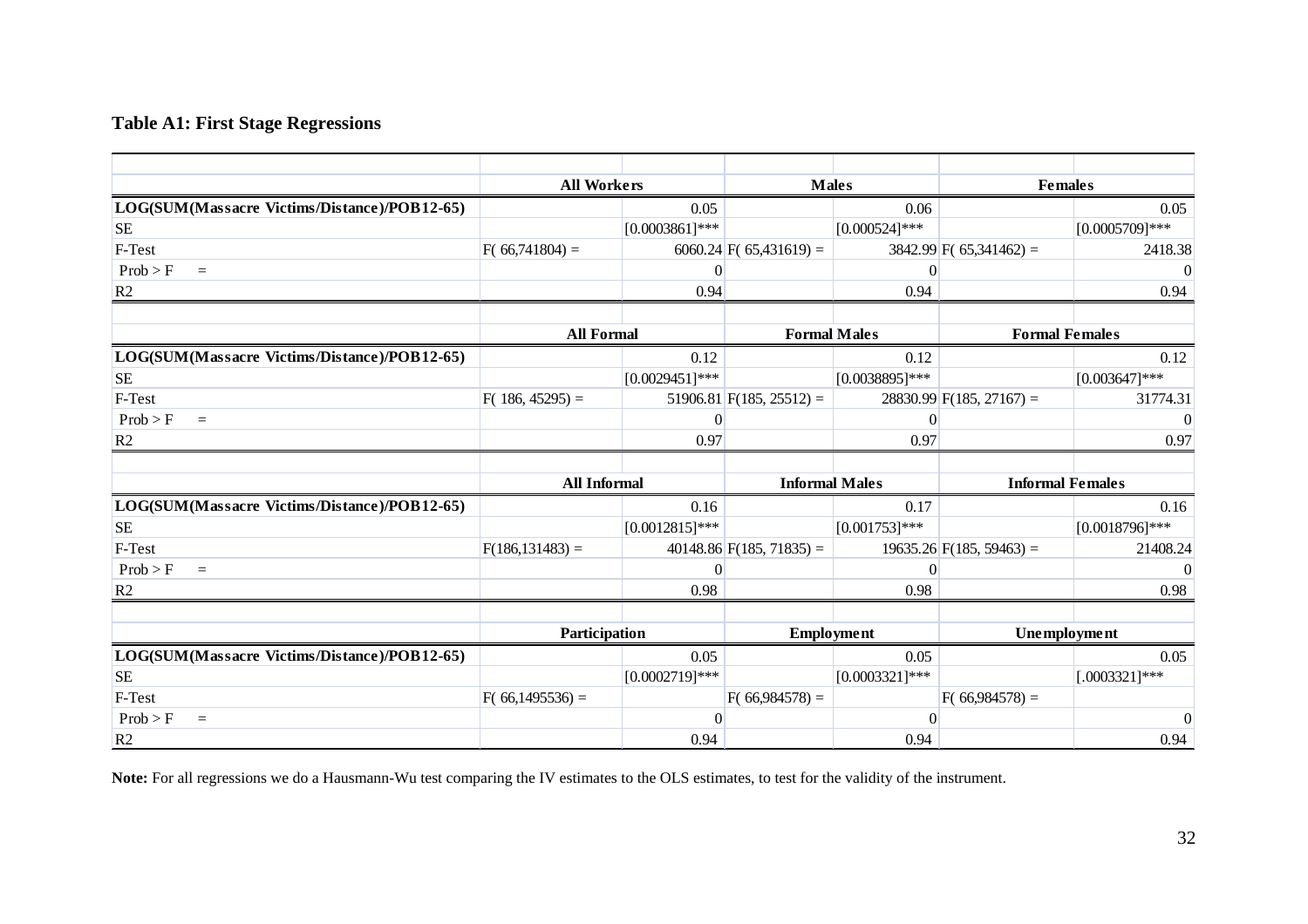| <b>All Workers</b>  |          |  |  |
|---------------------|----------|--|--|
| Instrument          | $0.420*$ |  |  |
|                     | [0.056]  |  |  |
| Constant            | 3.729*   |  |  |
|                     | [1.087]  |  |  |
| <b>Observations</b> | 741,562  |  |  |
| R-squared           | 0.446    |  |  |

**Table A2: First Stage Regression for all native workforce – only instrument** 

Robust standard errors in brackets

"\*\*\* significant at 10%; \*\* significant at 5%; \* significant at 1%

#### **Table A3.A: Descriptive statistics – Instrument and Share of Migrants Effect on an increase of one standard deviation of the instrument on the log share of forced migrants**

| <b>Variable</b>      | <b>Mean</b> | <b>Standard Deviation</b> |
|----------------------|-------------|---------------------------|
| Migrant share        | 0.0232146   | 0.0166387                 |
| Instrument (in Logs) | $-18.63355$ | 1.25241                   |
| Massacres per month  | 1.142623    | 0.4523099                 |
| Massacre deaths      | 6.936066    | 5.899613                  |

Authors' calculations, criminality dataset (CEDE)

| Table A3.B: Effect of an Increase of 1 Standard Deviation of the Instrument on the |  |
|------------------------------------------------------------------------------------|--|
| <b>Share of Migrants</b>                                                           |  |

|       | <b>Log Share</b><br><b>Migrants</b> | <b>Share</b><br><b>Migrants</b> |
|-------|-------------------------------------|---------------------------------|
| 1 S.D | $-4.03$                             | 0.018                           |
| 2 S.D | $-3.97$                             | 0.019                           |
| 3 S.D | $-3.90$                             | 0.020                           |
| 4 S.D | $-3.84$                             | 0.022                           |